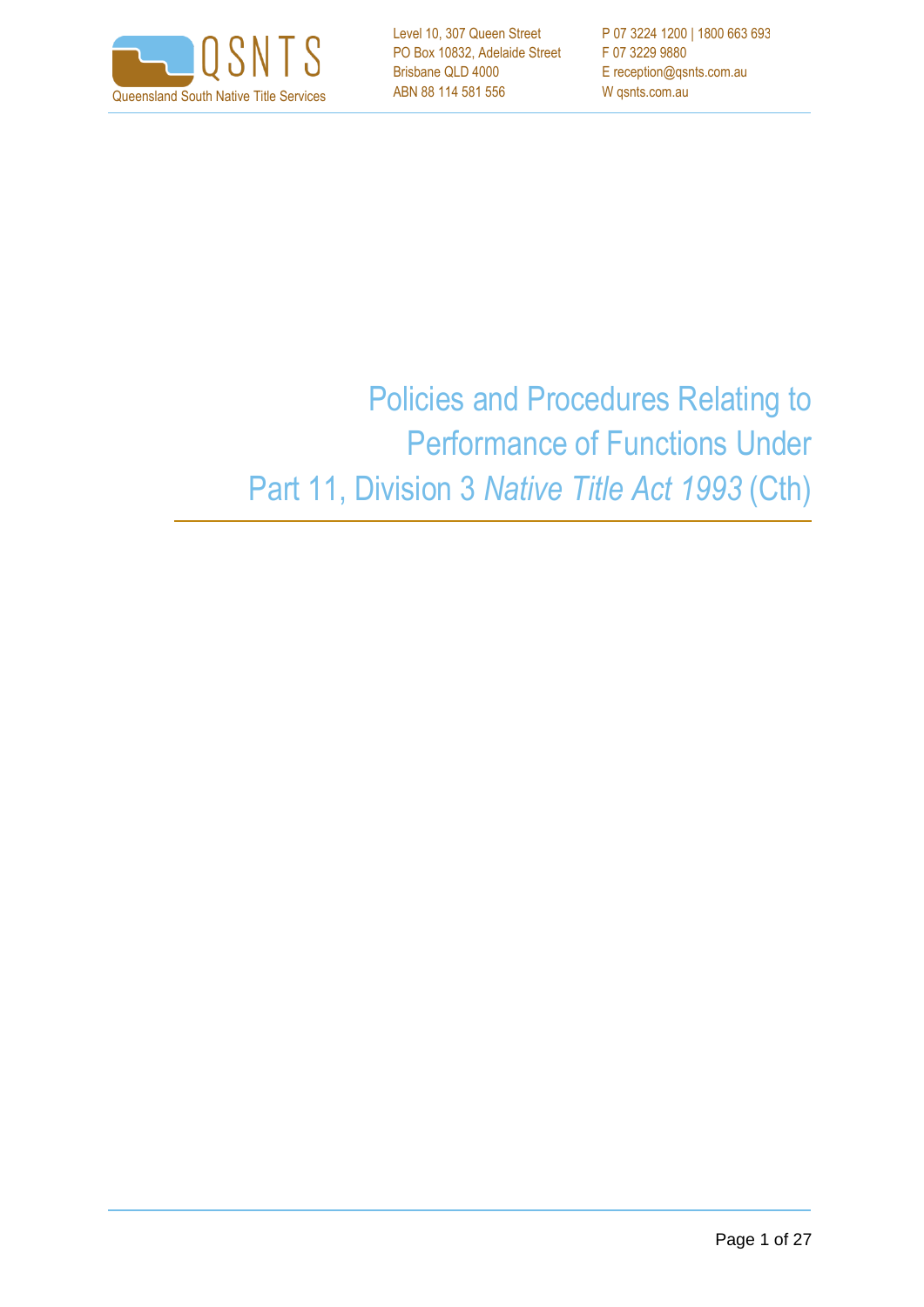

# Table of Contents

| 1. |       |                                                                                 |  |
|----|-------|---------------------------------------------------------------------------------|--|
| 2. |       |                                                                                 |  |
| 3. |       |                                                                                 |  |
| 4. |       |                                                                                 |  |
| 5. |       | Functions and Powers of Representative Bodies (ss 203B and 203BA)7              |  |
|    | 5.1.  |                                                                                 |  |
|    | 5.2.  |                                                                                 |  |
|    | 5.3.  |                                                                                 |  |
|    | 5.4.  | Maintenance of Organisational Structures and Processes (s 203BA(2))  8          |  |
|    | 5.5.  |                                                                                 |  |
|    | 5.6.  |                                                                                 |  |
| 6. |       |                                                                                 |  |
|    | 6.1.  |                                                                                 |  |
|    | 6.2.  |                                                                                 |  |
|    | 6.3.  |                                                                                 |  |
|    | 6.4.  |                                                                                 |  |
|    | 6.5.  |                                                                                 |  |
| 7. |       |                                                                                 |  |
|    | 7.1.  |                                                                                 |  |
|    | 7.2   |                                                                                 |  |
|    | 7.3.  |                                                                                 |  |
|    | 7.4.  |                                                                                 |  |
|    | 7.5   |                                                                                 |  |
|    | 7.6.  |                                                                                 |  |
|    | 7.7.  |                                                                                 |  |
|    | 7.8.  |                                                                                 |  |
|    | 7.9.  |                                                                                 |  |
|    | 7.10. |                                                                                 |  |
|    | 7.11. | Factors in Assessing Requests for Assistance for Litigation not Captured in the |  |
|    |       |                                                                                 |  |
|    | 7.12. | Factors in Assessing Requests for Assistance to File a Claim  16                |  |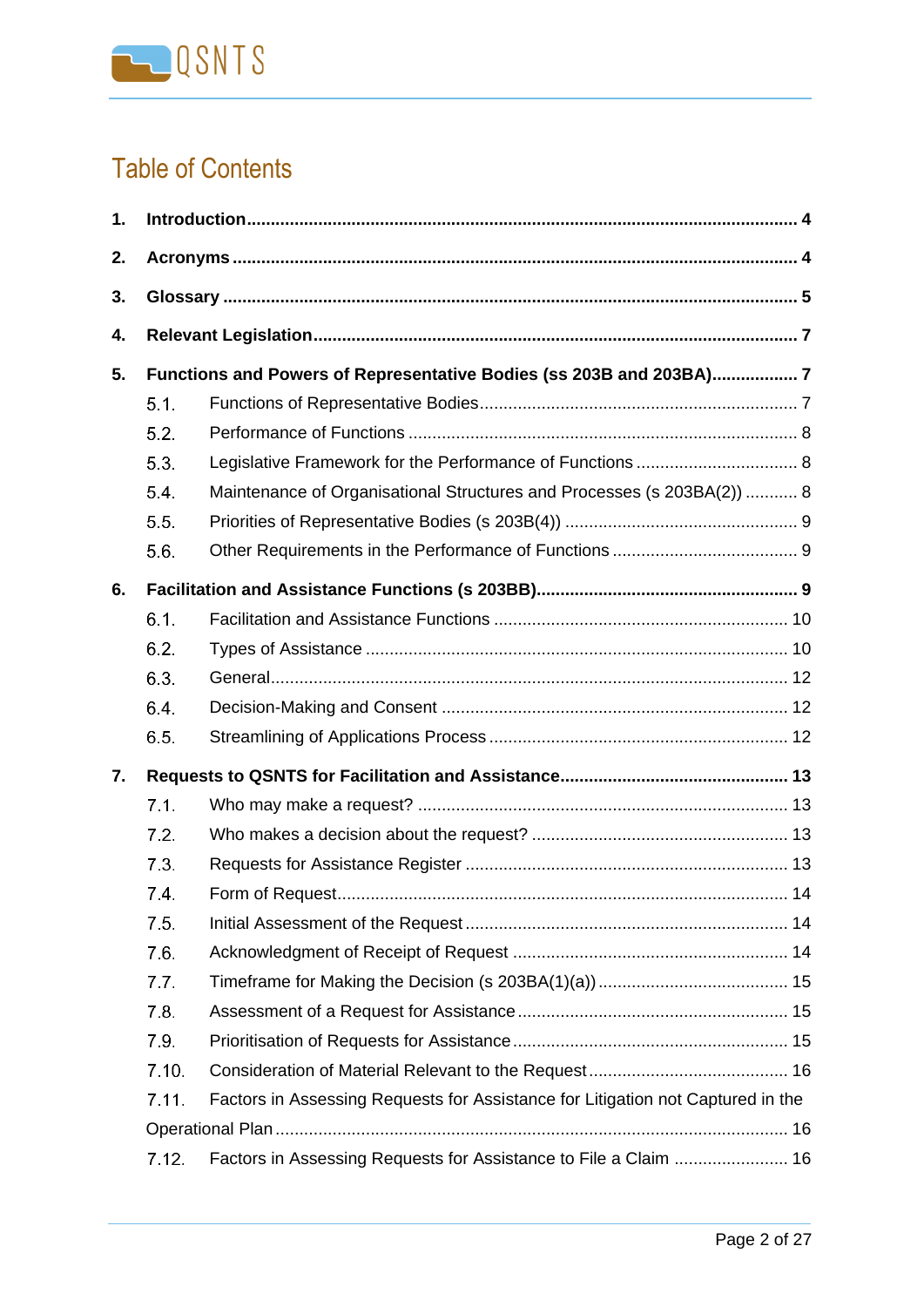

|    | 7.13. | Factors in Assessing Requests for Assistance for Joinder, Etc.  17  |  |
|----|-------|---------------------------------------------------------------------|--|
|    | 7.14  |                                                                     |  |
|    | 7.15. |                                                                     |  |
| 8. |       |                                                                     |  |
| 9. |       |                                                                     |  |
|    |       |                                                                     |  |
|    |       |                                                                     |  |
|    | 11.1. |                                                                     |  |
|    | 11.2. | Decision-Making in Relation to the Exercise of s 203BH Function  22 |  |
|    |       |                                                                     |  |
|    | 12.1. |                                                                     |  |
|    | 12.2. |                                                                     |  |
|    | 12.3. |                                                                     |  |
|    |       |                                                                     |  |
|    |       | Appendix A: QSNTS Facilitation and Assistance Requests Process 26   |  |
|    |       |                                                                     |  |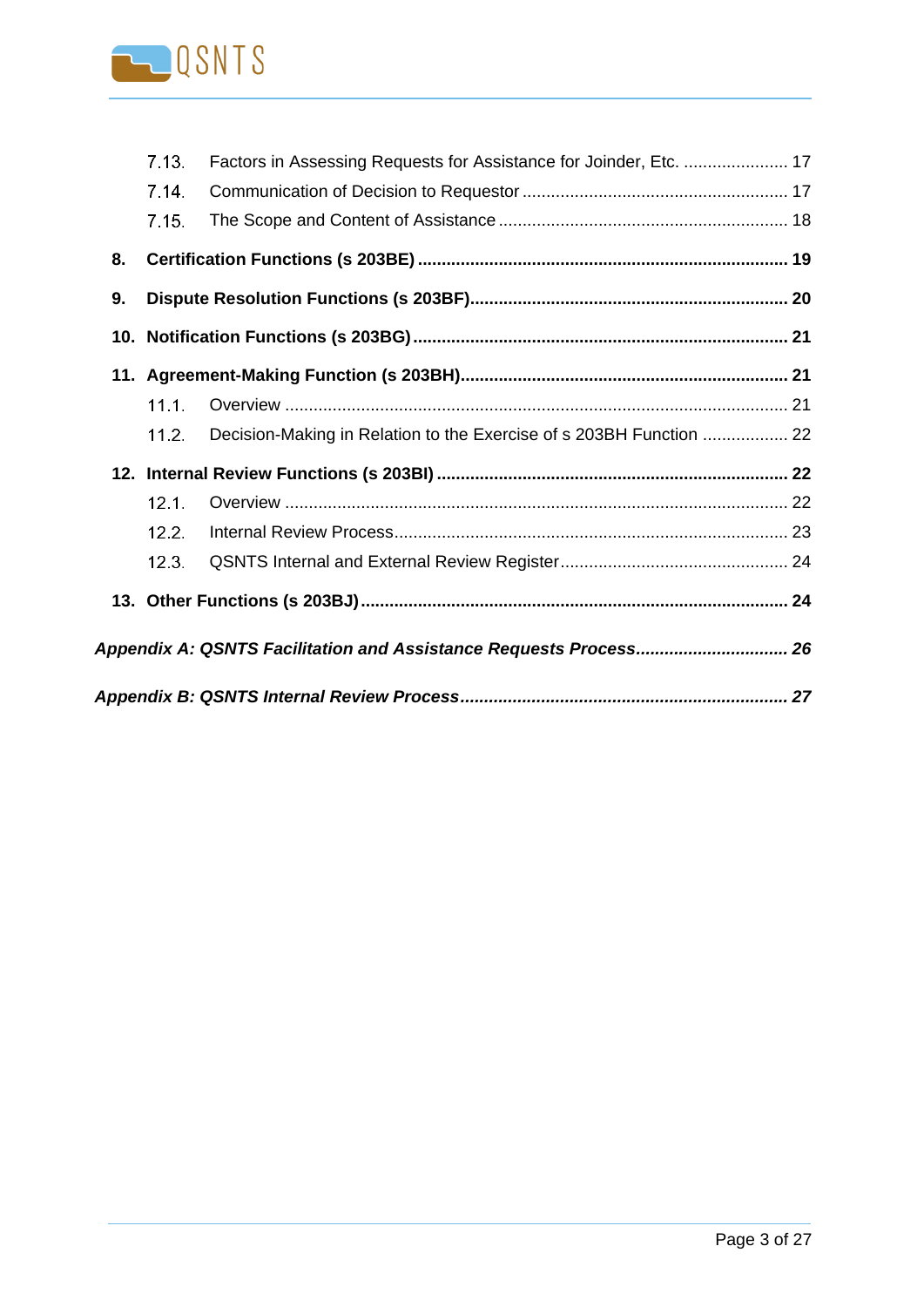

## <span id="page-3-0"></span>1. Introduction

QSNTS is a Native Title Service Provider (**NTSP**) funded by the National Indigenous Australians Agency (**NIAA**) under s 203FE of the *Native Title Act 1993* (Cth) (**NTA**) to provide the same functions as a Native Title Representative Body (**NTRB**).

This document provides information to stakeholders about how QSNTS carries out those functions.

## <span id="page-3-1"></span>2. Acronyms

| <b>ACHA</b>      | Aboriginal Cultural Heritage Act 2003 (Qld)                         |
|------------------|---------------------------------------------------------------------|
| <b>CATSI Act</b> | Corporations (Aboriginal and Torres Strait Islander) Act 2006 (Cth) |
| <b>CEO</b>       | <b>Chief Executive Officer, QSNTS</b>                               |
| <b>FCA</b>       | <b>Federal Court of Australia</b>                                   |
| <b>ILUA</b>      | <b>Indigenous Land Use Agreement</b>                                |
| <b>NIAA</b>      | National Indigenous Australians Agency                              |
| <b>NNTT</b>      | <b>National Native Title Tribunal</b>                               |
| <b>NTA</b>       | Native Title Act 1993 (Cth)                                         |
| <b>NTDA</b>      | Native Title Determination Application                              |
| <b>NTRB</b>      | Native Title Representative Body                                    |
| <b>NTSP</b>      | <b>Native Title Service Provider</b>                                |
| <b>PBC</b>       | <b>Prescribed Body Corporate</b>                                    |
| <b>PLO</b>       | <b>Principal Legal Officer</b>                                      |
| <b>QSNTS</b>     | Queensland South Native Title Services Limited                      |
| <b>RNTBC</b>     | <b>Registered Native Title Body Corporate</b>                       |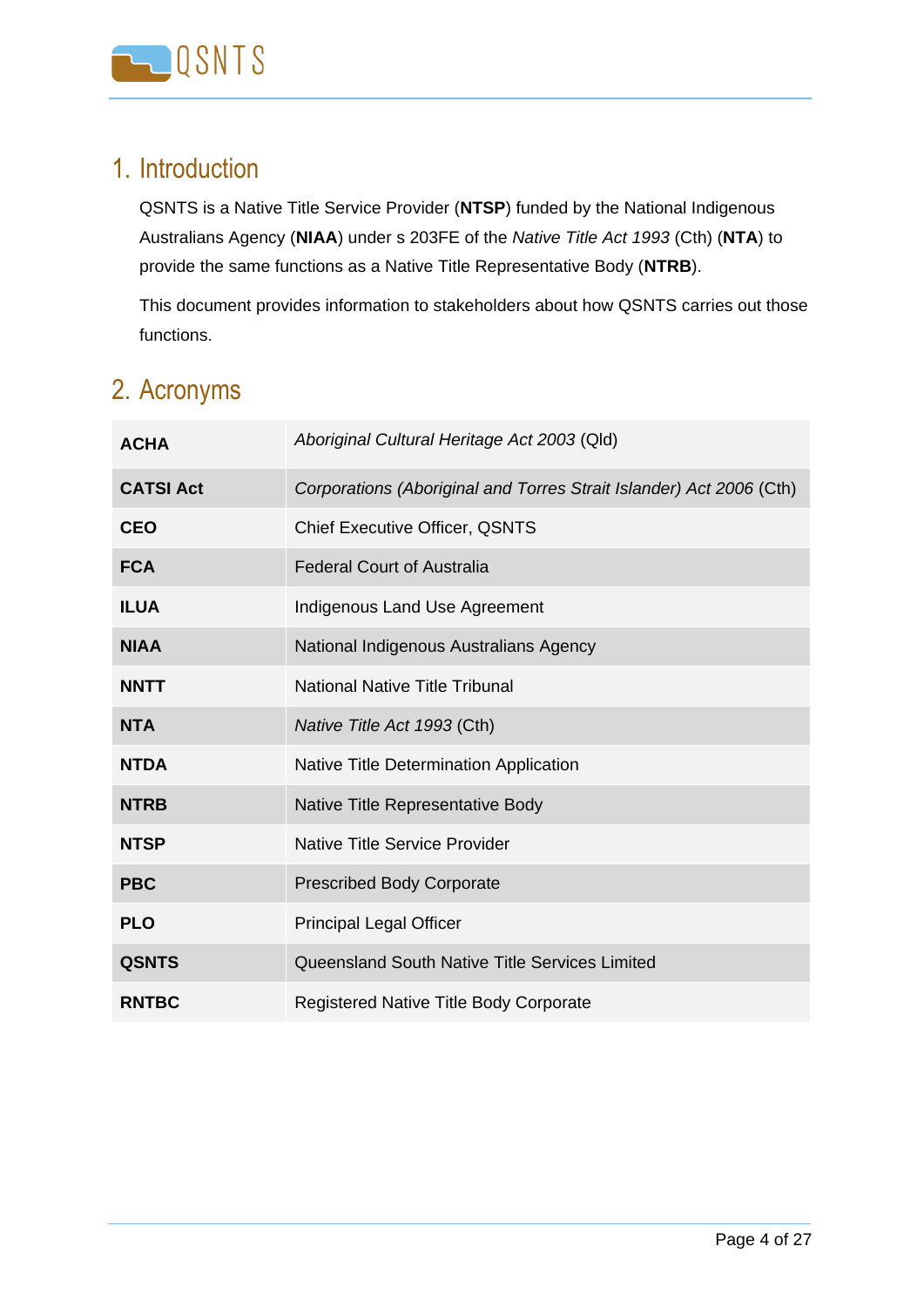

# <span id="page-4-0"></span>3. Glossary

| <b>Determination</b>                           | A decision by the Federal Court of Australia that native title<br>does or does not exist in a particular area of land or waters.                                                                                                                                                                                                                                                                                                                                                                                                                                                                                                                                                                                                                                            |
|------------------------------------------------|-----------------------------------------------------------------------------------------------------------------------------------------------------------------------------------------------------------------------------------------------------------------------------------------------------------------------------------------------------------------------------------------------------------------------------------------------------------------------------------------------------------------------------------------------------------------------------------------------------------------------------------------------------------------------------------------------------------------------------------------------------------------------------|
| <b>Future Act</b>                              | A legislative or non-legislative act in relation to land and/or<br>waters that may affect native title by extinguishing it, or by<br>creating interests that affect the continued existence,<br>enjoyment or exercise of native title. Examples include:<br>The grant of pastoral leases;<br>The creation of national parks;<br>-<br>The establishment of public works (including roads and<br>$\overline{\phantom{a}}$<br>pipelines);<br>The grant of mining or exploration rights; and<br>$\overline{\phantom{a}}$<br>The compulsory acquisition of native title.                                                                                                                                                                                                         |
| <b>Future Act Agreement</b>                    | Generally refers to an agreement made under the right to<br>negotiate provisions of the NTA, but may also refer to an<br>Indigenous Land Use Agreement (ILUA) that consents to a<br>future act.                                                                                                                                                                                                                                                                                                                                                                                                                                                                                                                                                                             |
| <b>Indigenous Land Use</b><br><b>Agreement</b> | A voluntary agreement about the use and management of an<br>area of land or waters where native title exists or might exist.<br>An ILUA is made between one or more native title groups and<br>others, and can be either certified or non-certified. An<br>NTRB/NTSP may certify that all reasonable efforts have been<br>made to ensure that all persons who hold or may hold native<br>title in relation to the area covered by the ILUA have been<br>identified, and that all of the persons so identified have<br>authorised the making of the agreement. Once registered by<br>the National Native Title Tribunal (NNTT), an ILUA is legally<br>binding not only on the people who are parties to the<br>agreement but also on all native title holders for that area. |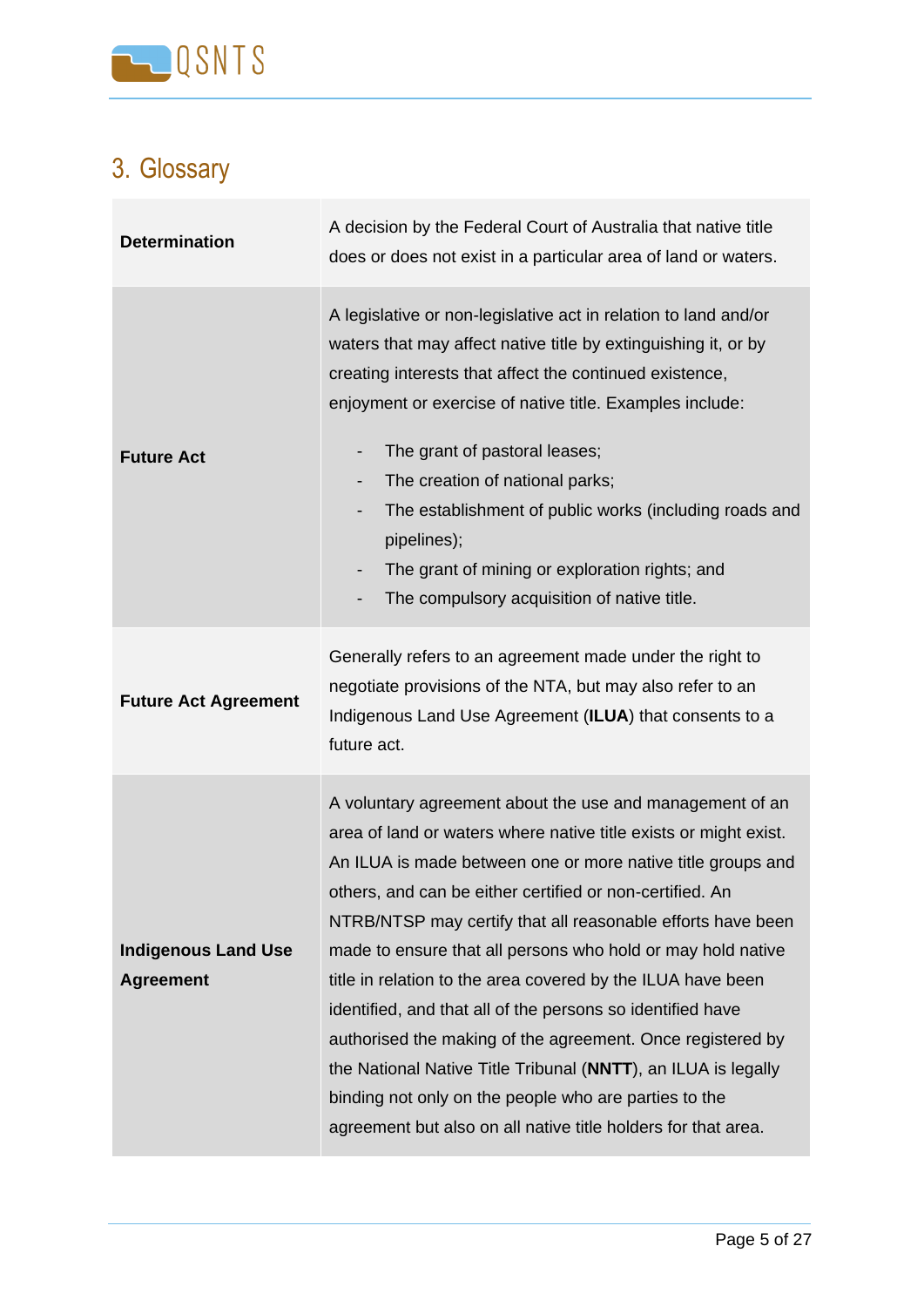

| <b>National Indigenous</b><br><b>Australians Agency</b> | The Australian Government department (along with the<br>Department of the Attorney General) responsible for<br>administration of the NTA and, in particular, the funding and<br>oversight of NTRB/NTSPs.                                                                                                                                       |
|---------------------------------------------------------|------------------------------------------------------------------------------------------------------------------------------------------------------------------------------------------------------------------------------------------------------------------------------------------------------------------------------------------------|
| <b>Native Title Claimant</b>                            | The group of people identified on a native title claim<br>application as claiming native title through the Federal Court<br>process under the NTA.                                                                                                                                                                                             |
| <b>Native Title Group</b>                               | Either a native title claimant group or a native title holding<br>group.                                                                                                                                                                                                                                                                       |
| <b>Native Title Holder</b>                              | The group of people who hold native title. In a post-<br>determination context, where a Registered Native Title Body<br>Corporate (RNTBC) holds the native title on trust, the native<br>title holder is the RNTBC. Where an RNTBC is an agent for<br>the native group, then the native title group itself will be the<br>native title holder. |
| <b>Native Title</b><br><b>Representative Body</b>       | NTRBs are organisations recognised by the Minister and/or<br>funded by the Australian Government to perform functions to<br>assist native title groups in a specific region pursuant to Part<br>11 the NTA.                                                                                                                                    |
| <b>Native Title Service</b><br><b>Provider</b>          | NTSPs are organisations funded by the Australian<br>Government under s 203FE of the NTA to perform the<br>functions of an NTRB. QSNTS is an NTSP.                                                                                                                                                                                              |
| <b>Prescribed Bodies</b><br>Corporate                   | Prescribed Bodies Corporate (PBCs) are the legal<br>corporations that hold (in the case of Trustee PBC) or manage<br>(in the case of an Agent PBC) native title on behalf of the<br>native title group recognised through the Federal Court as<br>common law native title holders. See also 'Registered Native<br>Title Bodies Corporate'.     |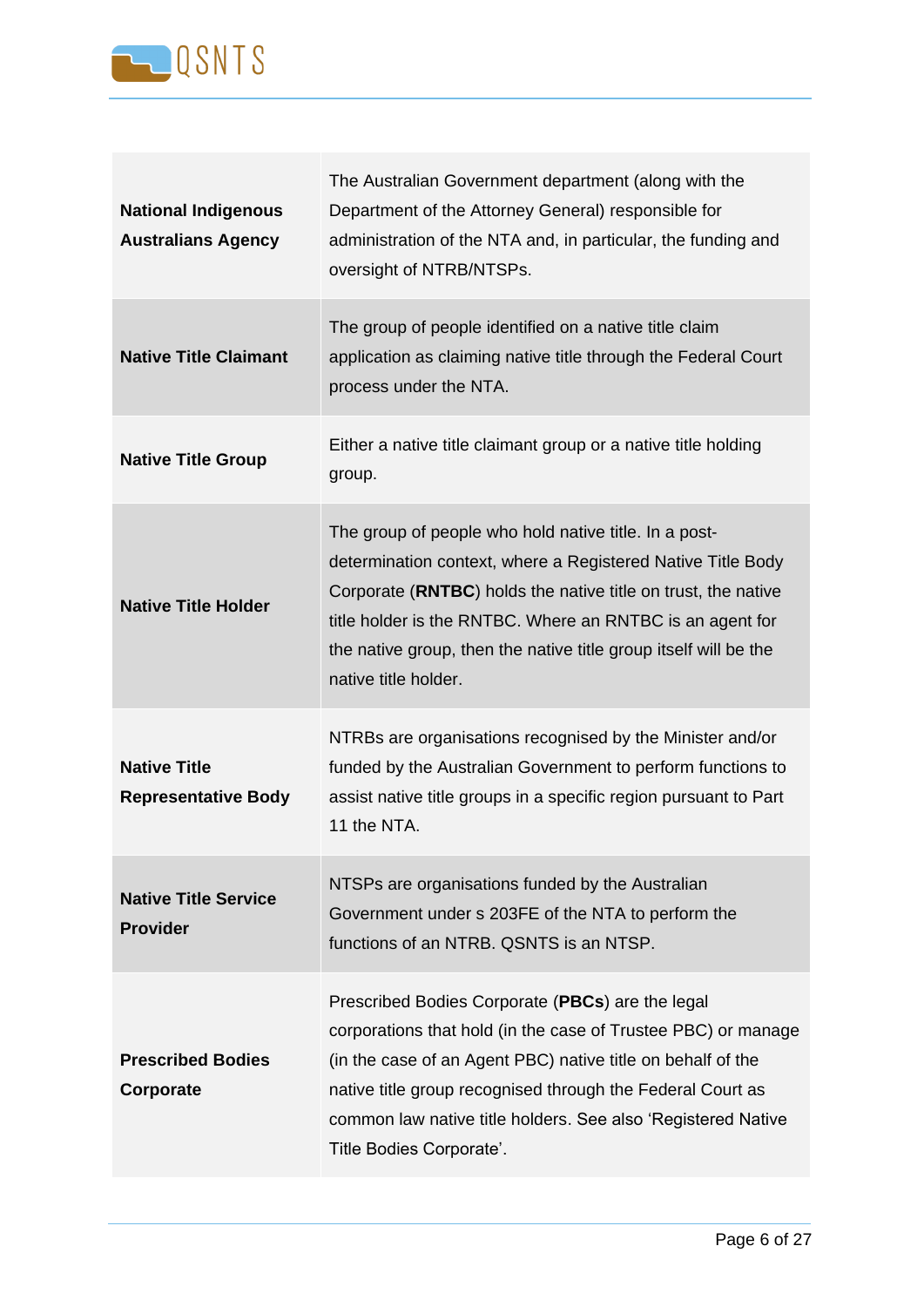

| <b>Registered Native Title</b><br><b>Bodies Corporate</b> | When a determination recognising native title is made by the<br>Federal Court, the NTA requires traditional owners to establish<br>a corporation to represent them and their interests. These<br>organisations are known as RNTBCs. They are most<br>commonly referred to as PBCs. |
|-----------------------------------------------------------|------------------------------------------------------------------------------------------------------------------------------------------------------------------------------------------------------------------------------------------------------------------------------------|
| <b>Representative Body</b>                                | Includes NTRBs and NTSPs.                                                                                                                                                                                                                                                          |
| <b>Service Region</b>                                     | The area for which QSNTS is the native title service provider.                                                                                                                                                                                                                     |

### <span id="page-6-0"></span>4. Relevant Legislation

- *Native Title Act 1993* (Cth) (**NTA**)
- *Corporations (Aboriginal and Torres Strait Islander) Act 2006* (Cth) (**CATSI Act**)
- *Aboriginal Cultural Heritage Act 2003* (Qld) (**ACHA**)

## <span id="page-6-1"></span>5. Functions and Powers of Representative Bodies (ss 203B and 203BA)

#### <span id="page-6-2"></span>5.1. Functions of Representative Bodies

A representative body has the following functions under the NTA:<sup>1</sup>

- facilitation and assistance functions (s 203BB)
- certification functions (s 203BE)
- dispute resolution functions (s 203BF)
- notification functions (s 203BG)
- agreement making function (s 203BH)
- internal review function (s 203BI)
- other functions in (s 203BJ).

<sup>1</sup> *NTA* s 203B(1).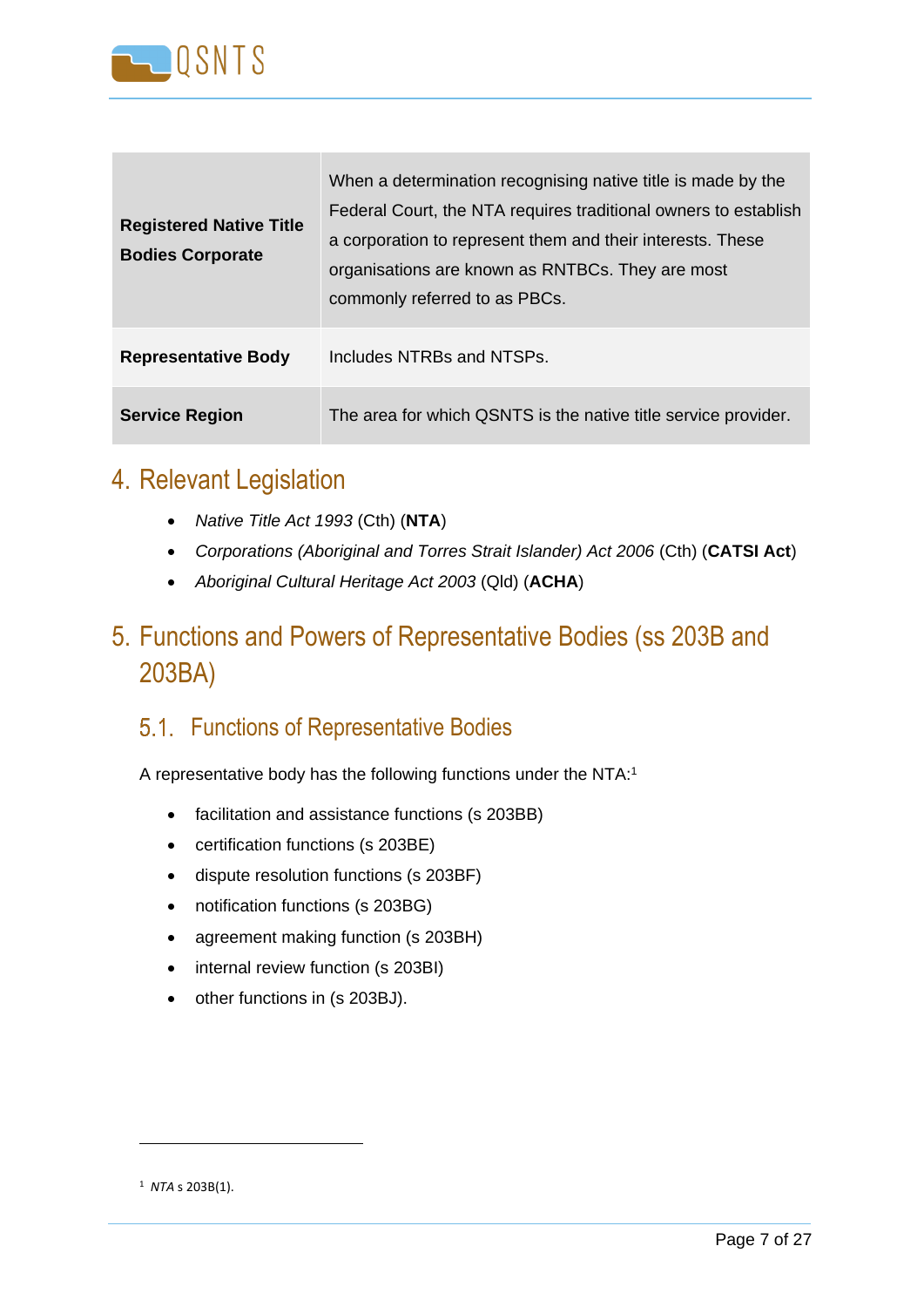

#### <span id="page-7-0"></span>Performance of Functions

In performing the functions of a representative body, QSNTS must comply with the NTA as well as the terms of its agreement with the NIAA. According to QSNTS' agreement with the NIAA, the grant provided to QSNTS is to be used for the activities identified in QSNTS' Operational Plan and budget.

QSNTS will also be guided in the performance of its functions by a developing body of case law.

#### <span id="page-7-1"></span>5.3. Legislative Framework for the Performance of Functions

The NTA requires a representative body to use its best efforts to perform its functions in a **timely manner**, which includes any legislative time limits relevant to the performance of its functions.<sup>2</sup>

## <span id="page-7-2"></span>5.4. Maintenance of Organisational Structures and Processes (s 203BA(2))

QSNTS **must** perform its functions with regard to organisational structures and processes that promote:

- (a) satisfactory representation of persons who hold or may hold native title within its service region;<sup>3</sup> and
- (b) effective consultation with Indigenous people within its service region.<sup>4</sup>

QSNTS must also ensure that its structures and processes operate fairly with regard to:

- (a) consultation with and participation by Indigenous people;
- (b) QSNTS' procedures for decision-making and review thereof;
- (c) QSNTS' rules or requirements relating to the conduct of executive officers;
- (d) the nature of QSNTS' management structures and processes; and
- (e) QSNTS' procedures for reporting back to persons who hold or may hold native title in the service region and to Indigenous peoples living in the area.

<sup>2</sup> *NTA* ss 203BE(1)(a) and (b); see also *Miller v Goldfields Land and Sea Council Aboriginal Corporation* (2014) 219 FCR 153 at [\[39\]](https://advance.lexis.com/document/documentlink/?pdmfid=1201008&crid=c40aa6b5-d891-46ca-a434-388040ef1912&pddocfullpath=%2Fshared%2Fdocument%2Fanalytical-materials-au%2Furn%3AcontentItem%3A58YC-4G61-F06F-21HW-00000-00&pdpinpoint=NT.GC.2862&pdcontentcomponentid=267974&pddoctitle=%5B2862%5D&pdproductcontenttypeid=urn%3Apct%3A167&pdiskwicview=false&ecomp=73w6k&prid=a4cb68c2-2f55-4590-bcf0-aafcf7c90d1a) per White J; *MT (decd) v Western Australia* [\[2013\]FCA 1302](https://advance.lexis.com/document/documentlink/?pdmfid=1201008&crid=c40aa6b5-d891-46ca-a434-388040ef1912&pddocfullpath=%2Fshared%2Fdocument%2Fanalytical-materials-au%2Furn%3AcontentItem%3A58YC-4G61-F06F-21HW-00000-00&pdpinpoint=NT.GC.2862&pdcontentcomponentid=267974&pddoctitle=%5B2862%5D&pdproductcontenttypeid=urn%3Apct%3A167&pdiskwicview=false&ecomp=73w6k&prid=a4cb68c2-2f55-4590-bcf0-aafcf7c90d1a) at [36] per Barker J.

<sup>3</sup> *NTA* s 203BA(2)(a).

<sup>4</sup> *NTA* s 203BA(2)(b).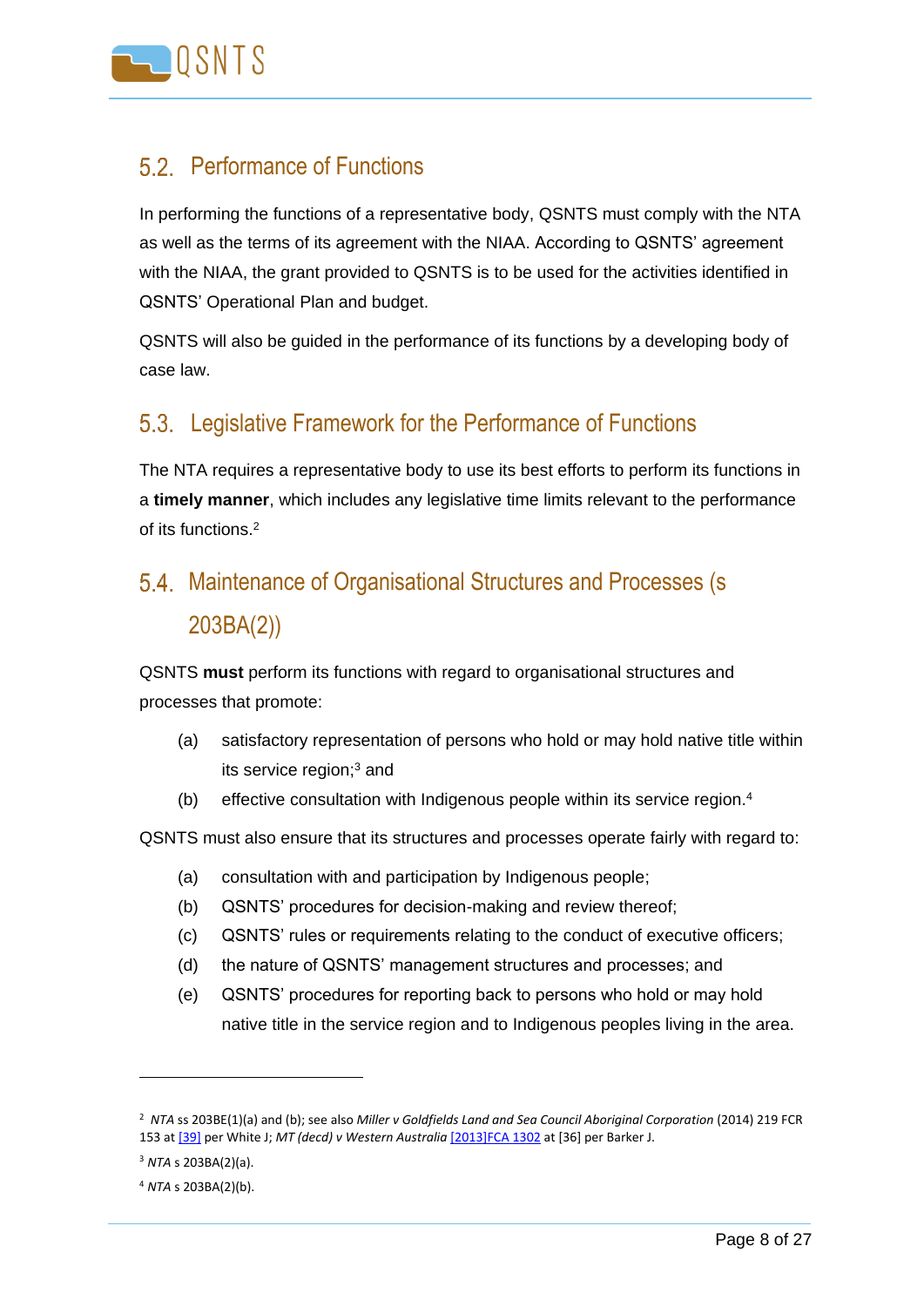

#### <span id="page-8-0"></span>Priorities of Representative Bodies (s 203B(4))

The NTA provides that a representative body **must**, from time to time, determine the priorities it will give to performing its functions.

The representative body may also allocate resources as it sees fit so as to be able to perform its functions efficiently. This means QSNTS has flexibility to reorder priorities within its Operational Plan to accommodate changing circumstances. However, in doing so it must give priority to the protection of the interests of **native title holders**.

### <span id="page-8-1"></span>5.6. Other Requirements in the Performance of Functions

QSNTS must not enter into an arrangement with another person under which the person is to perform the functions of the representative body, $5$  except:

- (a) in relation to s 203BB facilitation and assistance functions;
- (b) when, in the situation where a matter<sup>6</sup> overlaps partly with an adjoining representative bodies area and QSNTS has entered into a written agreement with the other representative body;<sup>7</sup> and when QSNTS has entered into arrangements and contracts to obtain services to assist in the performance of its representative body functions,<sup>8</sup> including QSNTS entering into an agreement with the NNTT to provide assistance in performing its dispute resolution functions.<sup>9</sup>

### <span id="page-8-2"></span>6. Facilitation and Assistance Functions (s 203BB)

This section prescribes QSNTS' obligations in the performance of its facilitation and assistance functions. Before considering the types of facilitation and assistance functions, it is important to note the following:

<sup>5</sup> NTA s 203B(3)

<sup>6</sup> *' Matter'*, as referred to in ss 203BB and 203BC, is defined in s 203BB(6) to mean a native title application, or a consultation, mediation, negotiation or proceeding of a kind referred to in s 203(1)(b)(listed at [8.2]).

<sup>7</sup> NTA s 203BD.

<sup>8</sup> NTA s 203BK(2).

<sup>9</sup> NTA s 203BK(3).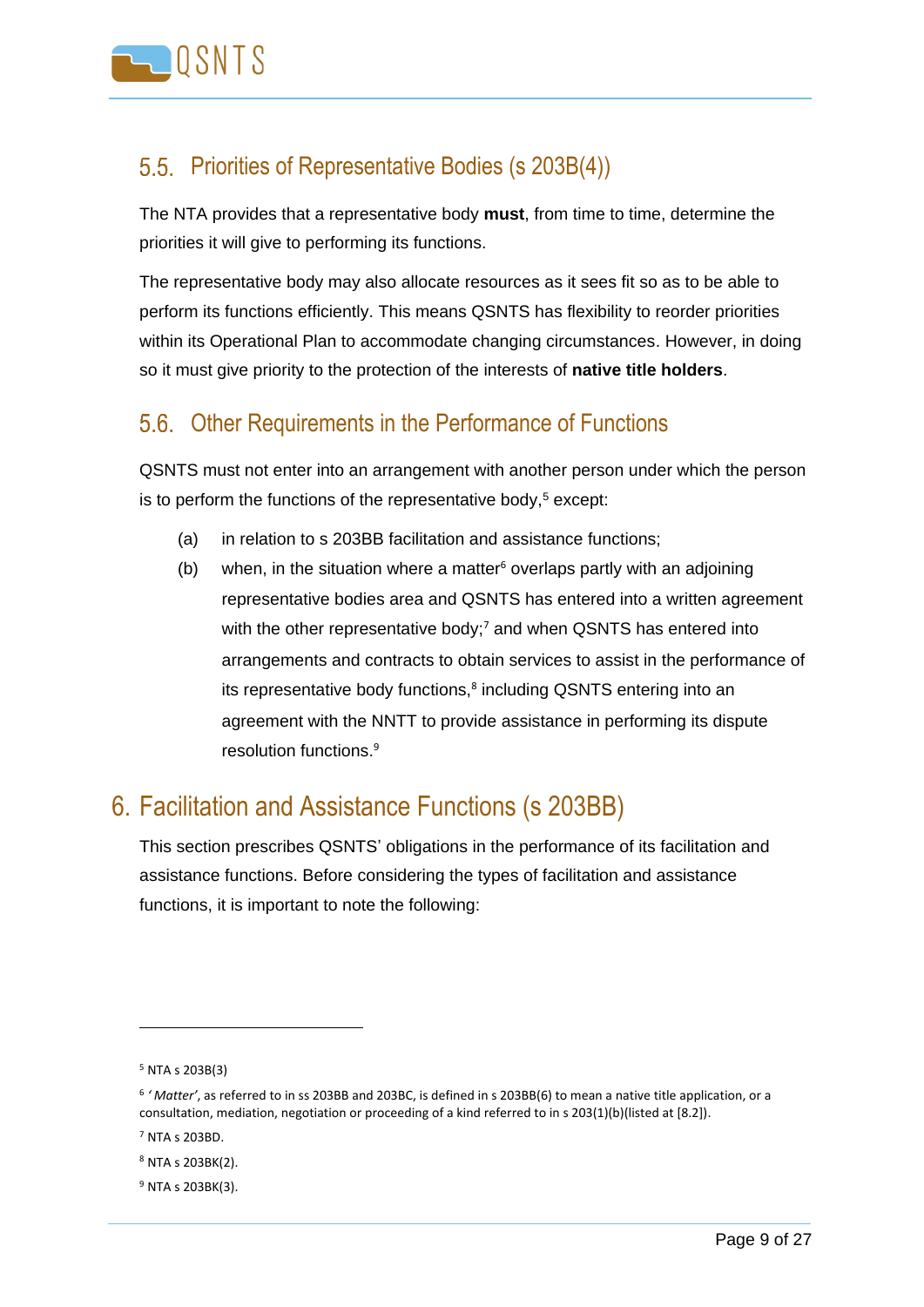

- QSNTS must not perform its facilitation and assistance functions **unless it is requested to do so**;<sup>10</sup> and
- Facilitation and assistance functions are only exercisable in relation to a matter that is within:
	- o QSNTS' Service Region;<sup>11</sup> and
	- o the scope of QSNTS' statutory functions.

#### <span id="page-9-0"></span>Facilitation and Assistance Functions

Section 203BB(1) states that the facilitation and assistance functions of a representative body are:

- (a) to research and prepare native title applications, and to facilitate research into, preparation of and making of native title applications<sup>12</sup>; and
- (b) to assist RNTBCs, native title holders and persons who may hold native title (including by representing them or facilitating their representation) in consultations, mediations, negotiations and proceedings relating to the following:
	- i. native title applications;
	- ii. future acts;
	- iii. ILUAs or other agreements in relation to native title;
	- iv. rights of access conferred under the NTA or otherwise; and
	- v. any other matters relating to native title or to the operation of the NTA.

#### <span id="page-9-1"></span>6.2. Types of Assistance

#### 6.2.1. Native Title Applications

Assistance in relation to native title applications may include:

- (a) preparation of native title determination applications;
- (b) responding to non-claimant applications;

<sup>10</sup> NTA s 203BB(2).

<sup>11</sup> NTA s 203BB.

<sup>12</sup> *NTA* s 201A - '*native title application*' means an application under sub-s 24DJ(1) or ss 61, 69 or 75, and includes an appeal under sub-s 169(1).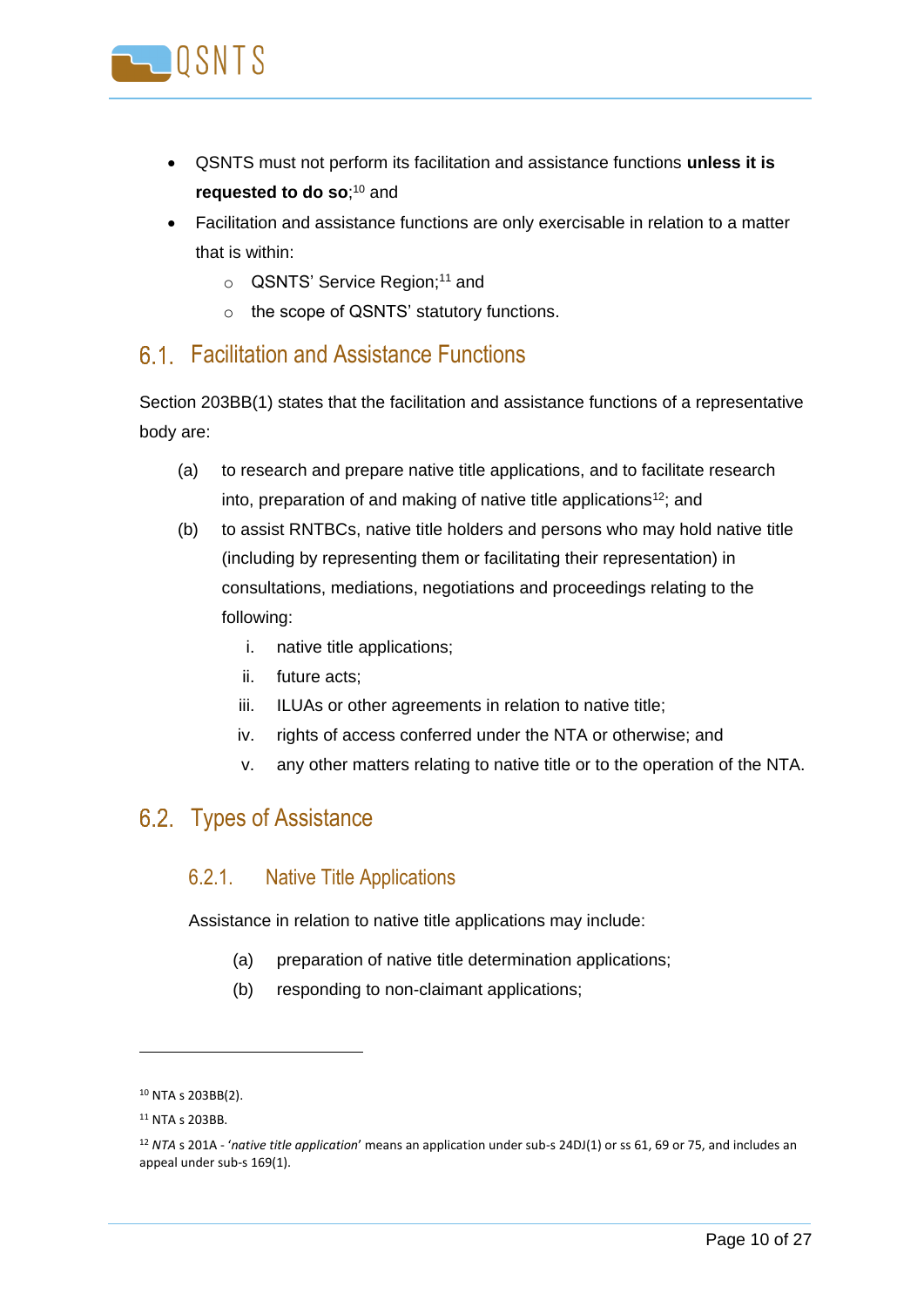

- (c) preparation of compensation applications;
- (d) mediation; and
- (e) litigation.

#### 6.2.2. ILUAs and other Agreements

In accordance with the NTA, QSNTS maintains policies and procedures to assist RNTBCs, native title holders, and persons who may hold native title in relation to particular land and waters, with negotiation and authorisation of ILUAs and other agreements that relate to native title or the operation of the NTA.

Agreements may cover:

- (a) Future acts, if the right to negotiate or if the right to be consulted apply;
- (b) The relationship between native title rights and interests in the area; and
- (c) The manner in which native title rights and interests and other interests are exercised.

#### 6.2.3. Cultural Heritage<sup>13</sup>

Although the NTA does not identify cultural heritage as being subject to its facilitation and assistance functions, <sup>14</sup> sub-para 203BB(1)(b)(v) provides that an NTRB's facilitation and assistance functions will extend to '*any other matters relating to native title or to the operation of this Act*'.

In Queensland, the *Aboriginal Cultural Heritage Act 2003* (Qld) (**ACHA**) refers to registered native title claims and registered native title claimants (the applicant for a native title determination application (**NTDA**)) as a benchmark for identifying the "native title party" or "aboriginal party" for an area affected by proposed activity.

<sup>13</sup> *NTA* s 203BB(1)(b)(v): any other matters relating to native title and the operation of the *NTA*.

<sup>14</sup> See *NTA* sub-paras 203BB(1)(a)—(b)(iv).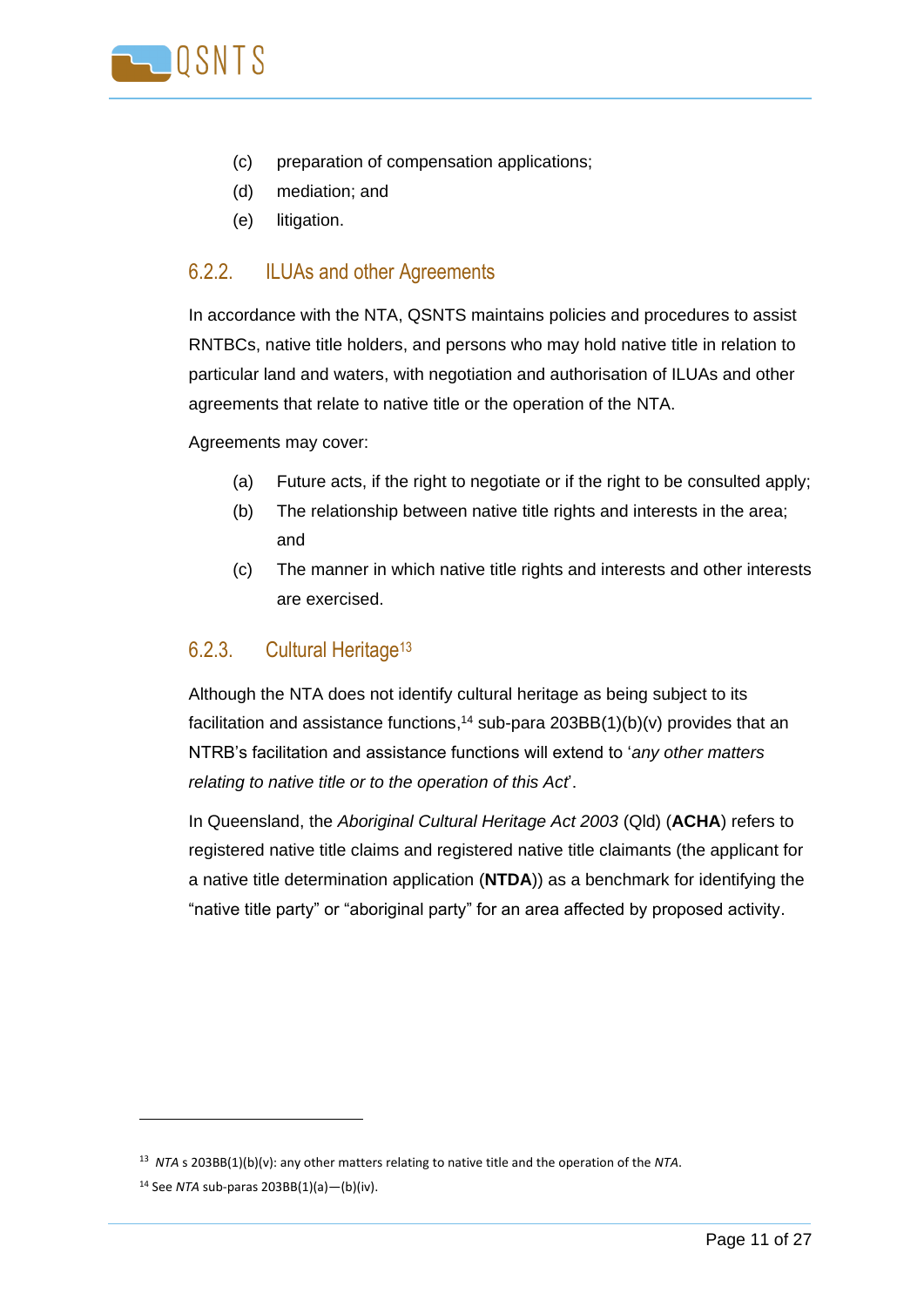

#### 6.2.4. How Facilitation and Assistance Functions are to be Performed

In addition to the requirements detailed at [\[5.2\]](#page-7-0) above, the NTA imposes obligations on a representative body in the performance of its facilitation and assistance functions in relation to any **matter**. 15

#### <span id="page-11-0"></span>6.3 General

A representative body **must** consult with, and have regard to the interests of, any RNTBC, PBC, native title holders or persons (**parties**) who may hold native title who are affected by the matter.<sup>16</sup> If the matter involves the representative body representing such parties, it must obtain free prior and informed consent to any general course of action that the representative body takes on their behalf in relation to the matter.<sup>17</sup>

#### <span id="page-11-1"></span>6.4. Decision-Making and Consent

A native title holder or a person who may hold native title is taken to have consented to action if:

- (a) there is a process of decision‑making that, under the traditional laws and customs of the group to which he or she belongs, must be complied with in relation to giving consent of that kind, and the consent was given in accordance with that process; or
- (b) where there is no such process of decision‑making, the consent was given in accordance with a process of decision‑making agreed to and adopted by the members of the group to which he or she belongs in relation to giving the consent or giving consent of that kind.

#### <span id="page-11-2"></span>6.5. Streamlining of Applications Process

A representative body must act in a way that promotes an orderly, efficient and costeffective process for making applications under s 61 of the NTA. Where there are

<sup>15</sup> *NTA* s 203BC.

<sup>16</sup> *NTA* s 203BC(1)(a).

 $17$  Ibid.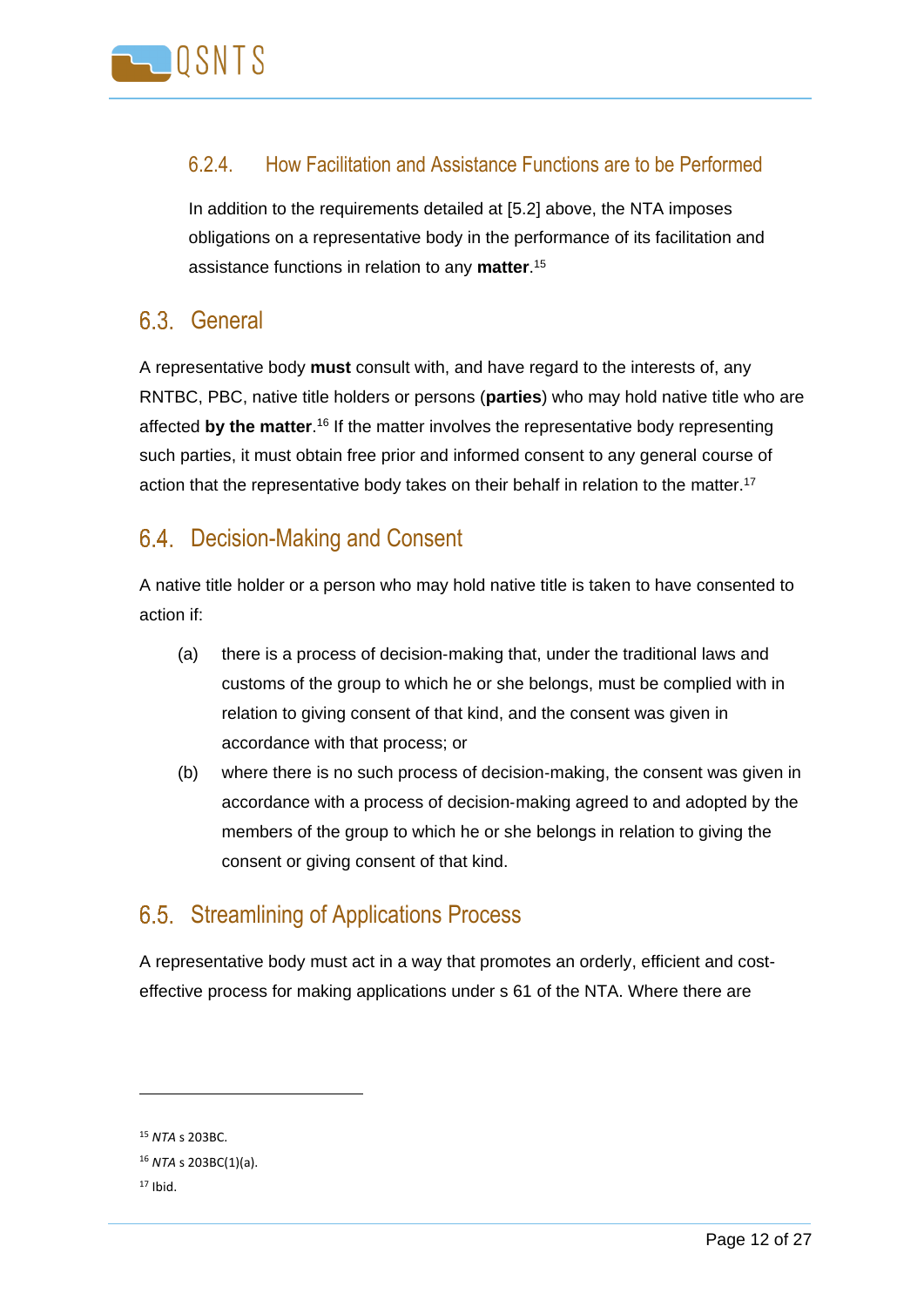

overlapping determination applications, the representative body must make all reasonable efforts to minimise the number of overlapping applications.<sup>18</sup>

### <span id="page-12-0"></span>7. Requests to QSNTS for Facilitation and Assistance

A request for assistance must be in writing, either by e-mail, post or in-person at a QSNTS office. A Facilitation and Assistance Request Form is available on the QSNTS website, and the QSNTS Facilitation and Assistance Requests Process flowchart can be viewed at **Appendix A**.

After a request for assistance is received, the request will be acknowledged, and a time frame advised for a decision to be communicated.

The decision will then be communicated in writing to the person making the request or their agent (solicitor or other person assisting the requestor).

#### <span id="page-12-1"></span>7.1. Who may make a request?

A representative body may only exercise its assistance and facilitation functions if an Indigenous person requests assistance.<sup>19</sup>

#### <span id="page-12-2"></span>7.2. Who makes a decision about the request?

The QSNTS Chief Executive Officer (**CEO**) is delegated by the QSNTS Board of Directors to make decisions about requests for facilitation and assistance.

### <span id="page-12-3"></span>7.3. Requests for Assistance Register

The CEO's Executive Assistant (**EA**) maintains a Requests for Assistance Register on file. Upon receipt of a request, the EA will be notified of the request for entry onto the Register.

<sup>18</sup> *NTA* s 203BC(3).

<sup>19</sup> See Explanatory Memorandum for the *Native Title Amendment Bill 1997.*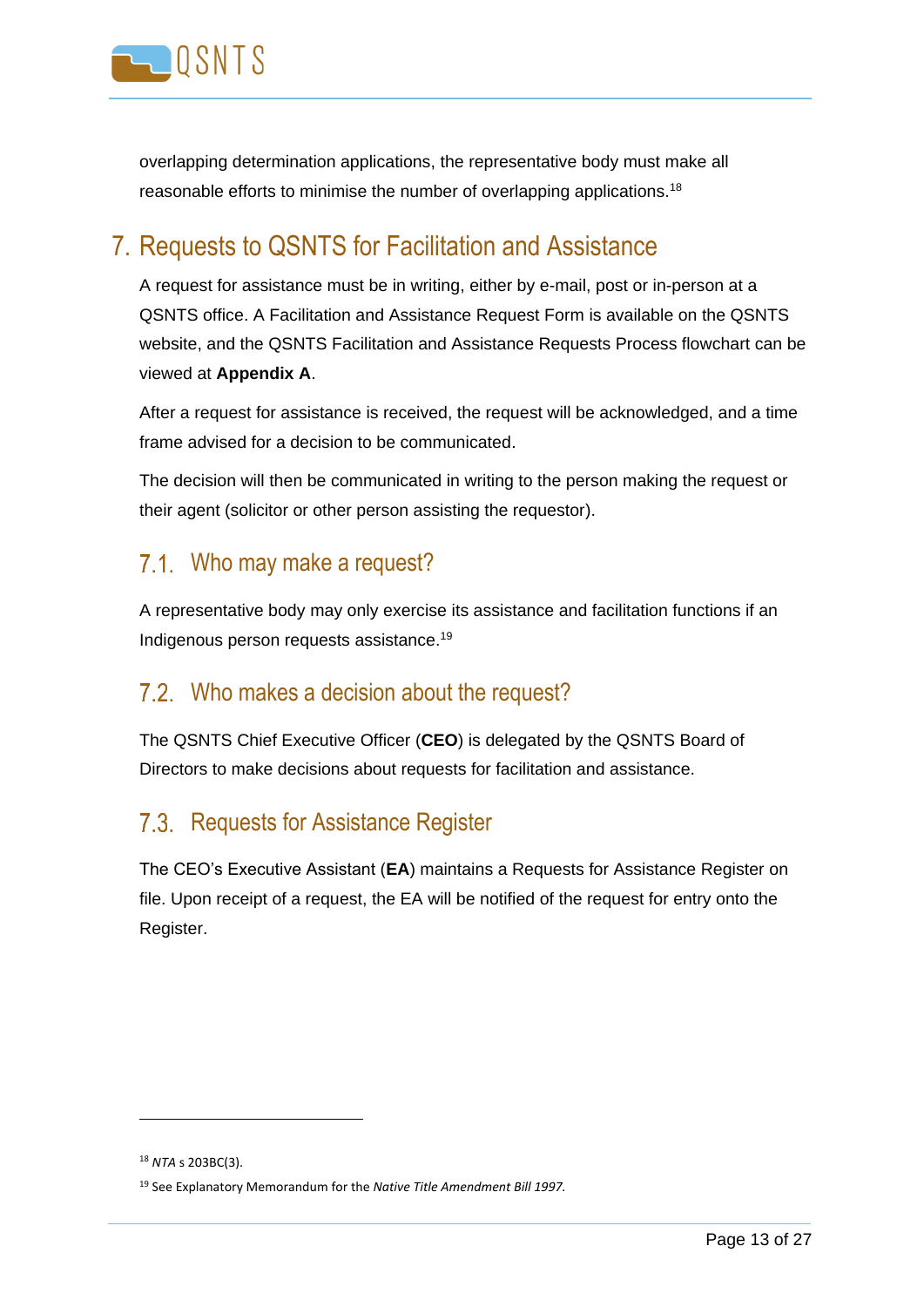

### <span id="page-13-0"></span>7.4. Form of Request

A request to QSNTS for assistance should be made in writing via e-mail, letter or in person at a QSNTS office. A Facilitation and Assistance Request form is available on the QSNTS website.

The requestor must demonstrate that he or she qualifies for assistance (see [7.1]). Additionally, the request should identify the precise nature, extent and purpose of the assistance being sought. This will ensure an assessment can be made of the resources likely to be required in order to provide the requested assistance.

If the request is seeking funding for payment to third party legal practitioners, there should be a rationale as to why it is inappropriate for QSNTS to represent the requestor, details of the litigation (and, if appropriate, the stage it is at) an advice on prospects (from experienced counsel) and a detailed budget.

#### <span id="page-13-1"></span>7.5. Initial Assessment of the Request

Upon receipt of a request, an initial assessment will be made by the CEO as to:

- (a) whether or not it relates to activities within QSNTS' current operational plan, and
- (b) whether the request is of a type provided for under ss 203BB(1)(a) and (b).

### <span id="page-13-2"></span>7.6. Acknowledgment of Receipt of Request

The CEO's EA will respond to the requestor in a standardised form, which:

- (a) acknowledges receipt of the request;
- (b) advises who the decision-maker will be in regards to the request;
- (c) advises the requestor that in considering the request, regard will be had to relevant material; 20
- (d) advises the requestor that it may be necessary to request further information from the requestor; and
- (e) advises the requestor of the timeframe for making the decision.

<sup>20</sup> *Minister for Aboriginal Affairs & Anor v Peko-Wallsend Ors* [1986] HCA 40, 29-32.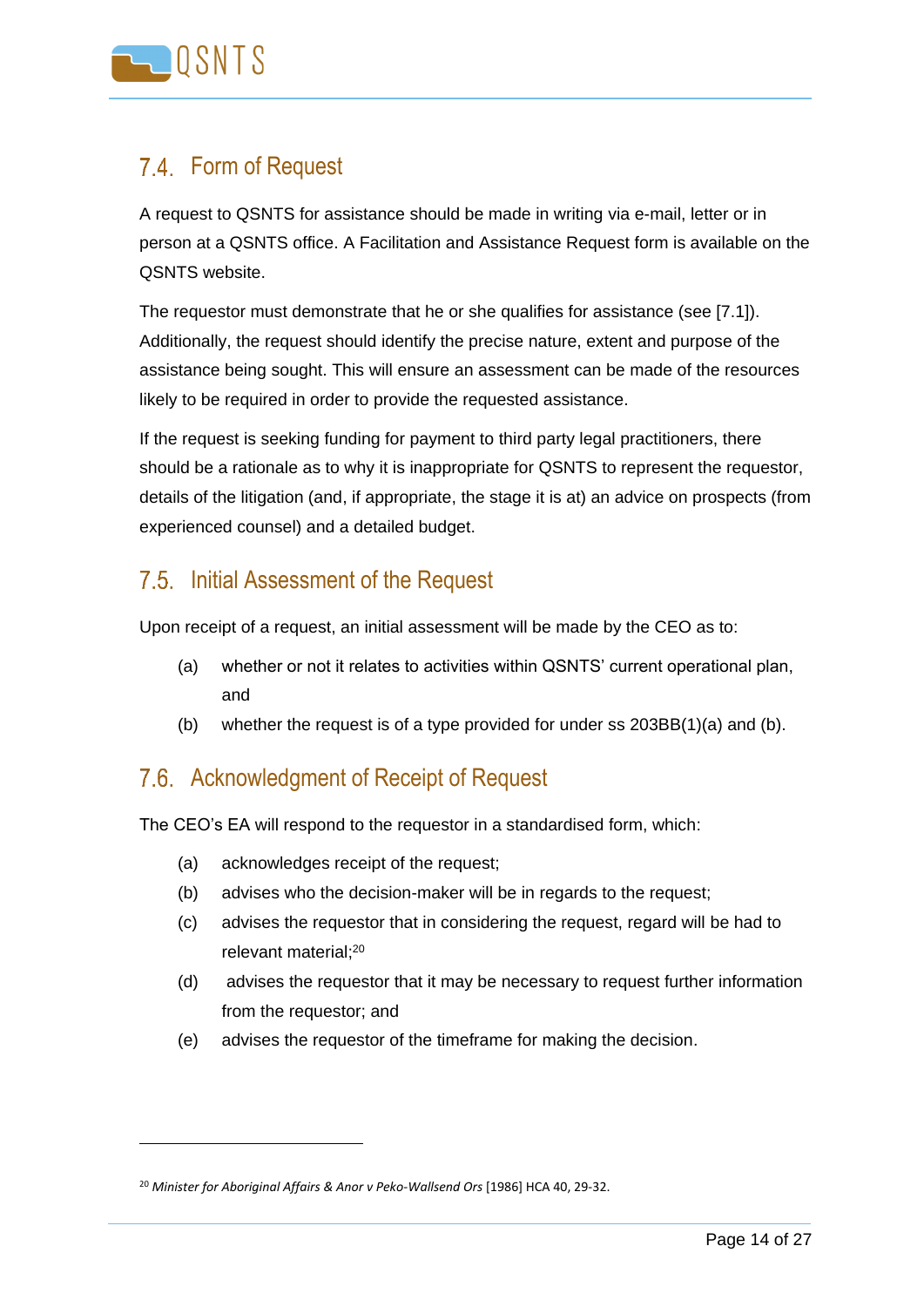

### <span id="page-14-0"></span>7.7. Timeframe for Making the Decision (s 203BA(1)(a))

Section 203BA(1)(a) of the NTA requires that a representative body use its best efforts to perform its functions in a timely manner, particularly in respect of matters affected by statutory time limits.<sup>21</sup>

In the absence of statutory time limits, QSNTS will make a decision within a reasonable time after receiving a request for assistance.

#### <span id="page-14-1"></span>7.8. Assessment of a Request for Assistance

The CEO adopts a process of consistency to consider the merits of each case<sup>22</sup> and rank requests in order of importance (see [7.9]).<sup>23</sup>

#### <span id="page-14-2"></span>7.9. Prioritisation of Requests for Assistance

The CEO will take into account a range of factors when considering whether or not to provide the assistance sought, the first of which will be whether the activity is caught by the current Operational Plan.

The following factors (in order of importance) are relevant when assessing requests:

- (a) Those matters which are in the QSNTS Operational Plan and subject to the internal assessment of priority within that plan;
- (b) Those claims in which the State has accepted connection and the parties are in substantive negotiations for the purposes of reaching agreement on the terms of a consent determination;
- (c) Those claims or matters where a number of ILUAs, particularly comprehensive settlement agreements, are being negotiated to agreement;
- (d) Those claims which are the subject of Court Orders requiring compliance within strict timeframes;
- (e) Those claims that have reasonable prospects of success based on a senior barrister's advice; and

<sup>21</sup> *NTA* ss 203BA(1)(a)–(b).

<sup>&</sup>lt;sup>22</sup> See comments – Hicks v Aboriginal Legal Service of Western Australia (Inc)[[2000] FCA 504; Korewal People – Longbottom v NSW Minister for Land & Water Conservation (No 1)[2000] FCA 1229.

<sup>&</sup>lt;sup>23</sup> NTA s 203B(4) representative bodies have a statutory responsibility to prioritise the performance of its functions.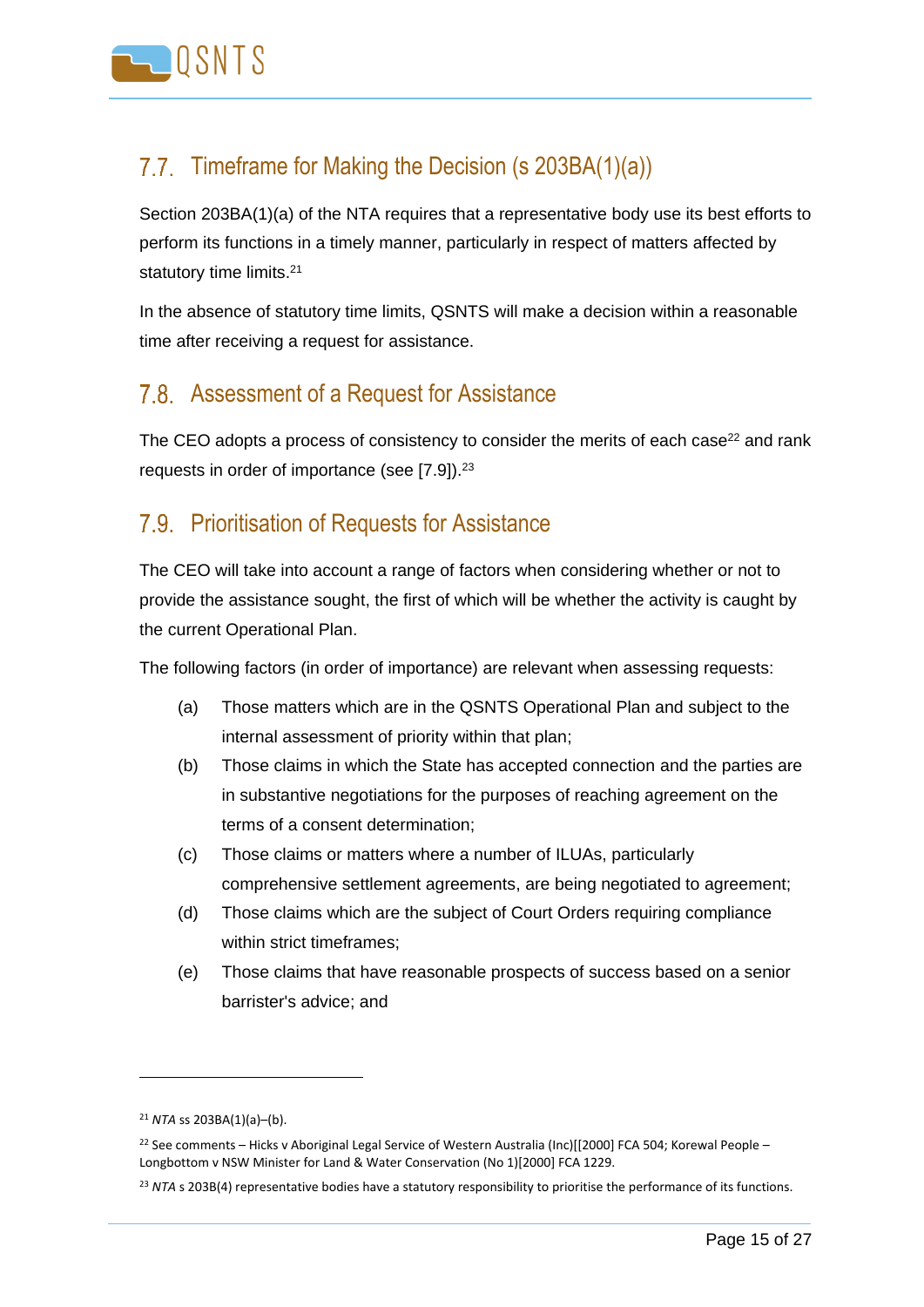

(f) Those claims that have been on the Federal Court list the longest.

#### <span id="page-15-0"></span>7.10. Consideration of Material Relevant to the Request

For the purpose of assessing a request for assistance, any material that is in QSNTS' possession is also deemed to be in the CEO's possession.<sup>24</sup>

# <span id="page-15-1"></span>Factors in Assessing Requests for Assistance for Litigation not Captured in the Operational Plan

As a general proposition, all funding received by QSNTS under its agreement with the NIAA is committed to undertaking the prosecution of the QSNTS Operational Plan. That is, QSNTS does not have any contingency fund for new or unforeseen matters.

Generally, funding for requests that relate to matters or issues that are not part of the QSNTS Operational Plan will be the subject of a separate, needs-based application to the NIAA. These factors include:

- (a) the matters listed at [7.9];
- (b) the importance of the question or issue in the context of the NTA and the need for the protection of a right or interest; and
- (c) prospects of success.

#### <span id="page-15-2"></span>Factors in Assessing Requests for Assistance to File a Claim

Factors to be considered by the CEO when assessing requests for assistance to file a NTDA include:

- (a) Whether the proposed claim impacts on claims that are already in the system;<sup>25</sup>
- (b) Whether there is a body of credible evidence (including anthropological research) that supports the proposed NTDA;

<sup>24</sup> See *Minister for Aboriginal Affairs & Anor v Peko-Wallsend Ors* [1986] HCA 40, 31.

<sup>25</sup> see s.203BC(3)(b) NTA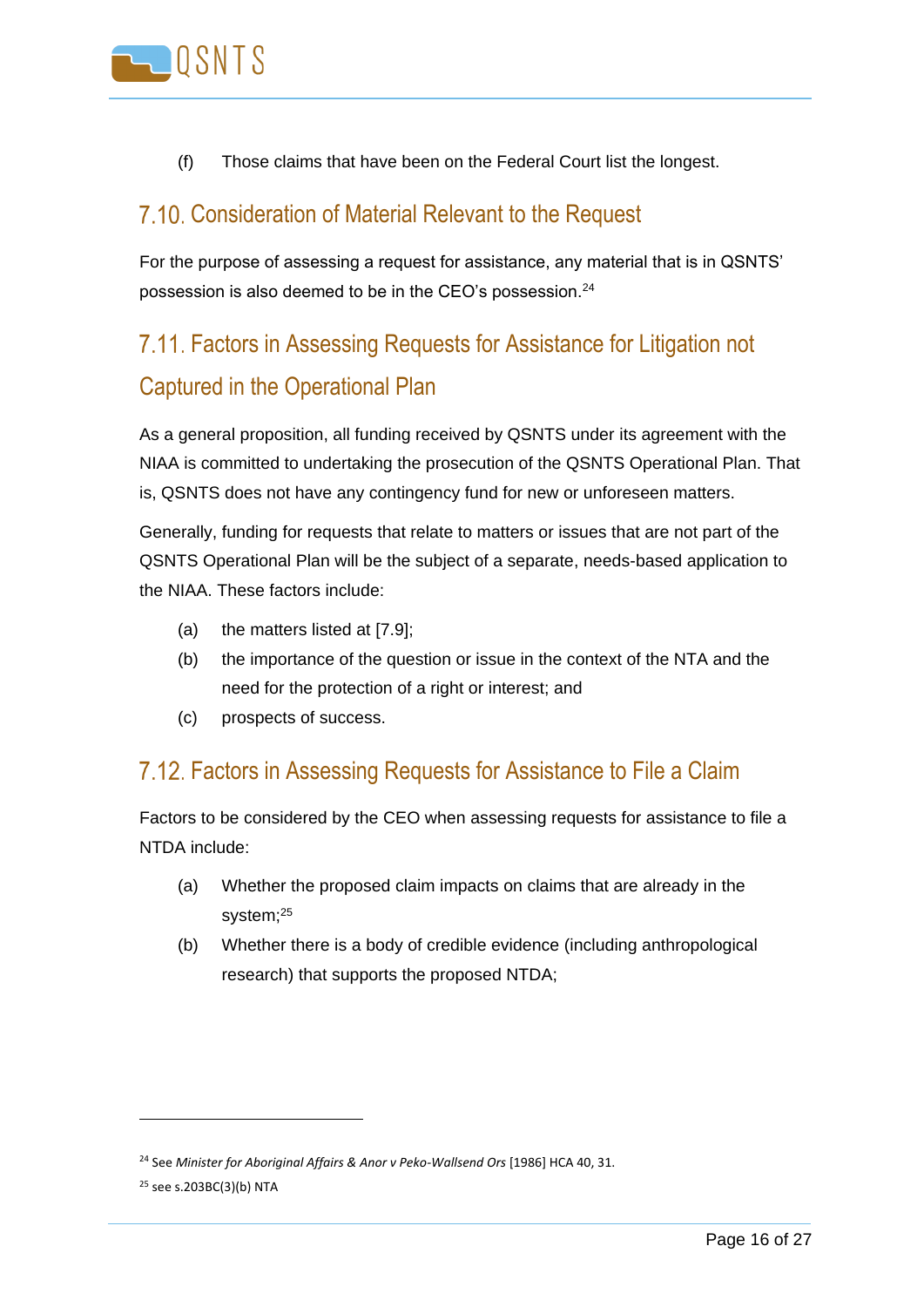

- (c) Whether it can be shown that the applicants are part of a cohesive, identifiable group which can trace its ancestral connection to the area to the time of effective sovereignty;<sup>26</sup>
- (d) Whether it can be shown that the applicants have a continuing connection to the land and/or waters that they are claiming through the observance a traditional laws and customs received and acknowledged generation by generation from effective sovereignty.

### <span id="page-16-0"></span>Factors in Assessing Requests for Assistance for Joinder, Etc.

If an application for assistance proposes to oppose an existing or contemplated native title claim, the applicant must satisfy a threshold test of legal merit. The applicant must show that there is a *prima facie* basis or grounds upon which the applicant might be joined as a respondent to an existing or proposed claim.

The NTA requires that where the NTDA the requestor is seeking to join has been in the Court for some time, the requestor will need to provide a credible explanation for the delay in seeking to join the matter.

#### <span id="page-16-1"></span>7.14. Communication of Decision to Requestor

In making a decision, the CEO will consider the recommendations prepared in accordance with [\[7.9\]](#page-14-2) to [\[7.13\]](#page-16-0), but is not bound by them. The CEO may seek any other advice reasonably necessary or appropriate before making a decision.

The requestor will be informed in writing of the CEO's decision regarding their request for assistance. Requests may be:

(a) declined outright;

- (b) deferred pending further information and advice being obtained; or
- (c) accepted (conditionally, partially or otherwise)
- (d) prescriptive of the manner in which the assistance is delivered.

If the CEO accepts the request (conditionally, partially or otherwise), the requestor will be informed in writing as to the terms and conditions (if any) of the assistance to be

<sup>&</sup>lt;sup>26</sup> Effective sovereignty means the date at which European incursion first impacted the relevant area.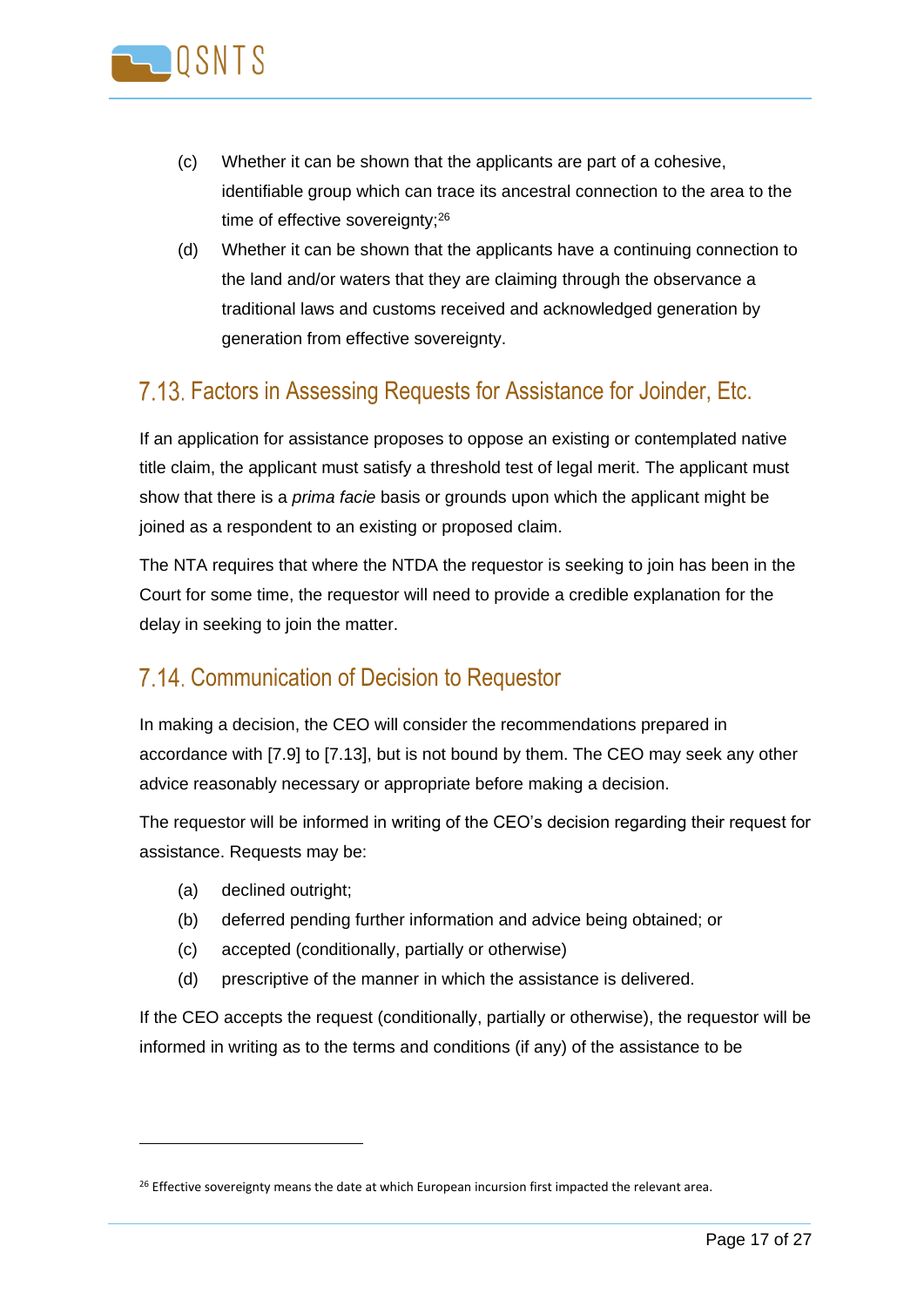

provided by QSNTS. If the CEO decides to decline or brief-out the request, then clear and concise reasons will be provided in writing.

The requestor will also be advised of their right to internal review pursuant to s 203BI of the NTA.

#### <span id="page-17-0"></span>7.15. The Scope and Content of Assistance

Absent any special circumstances, it is unlikely that assistance will be granted to undertake research with a view to prosecuting a claim:

- if the claim would be a 'polygon' claim responsive to a future act notice or a nonclaimant application; or
- if the request was intended to be exclusive to the potential native title interests of a particular family or descent group and did not extend to all of those who may hold native title in relation to the area of the potential claim.

In the circumstances described above, QSNTS may elect to undertake research using its s 203BJ(b) function to identify right people for right country. That research would be carried out for QSNTS and not for the person(s) making the request.

At the conclusion of the research project, QSNTS will report back to the person(s) making the request, and to families who have taken part in, or may be affected by, the research, before (if it is appropriate to do so) taking any steps towards assisting with the authorisation of an NTDA.

Assistance that includes the provision of a legal officer employed by QSNTS, or QSNTS briefing out a matter or task to an external lawyer, will **always** be on the basis that the recipient of the assistance (whether an individual or family or group of people or families) consents to that lawyer communicating with the QSNTS Executive about the conduct of the matter, including details of evidence generated and advice given or received in relation to the matter.

If the assistance recipient is a native title claim group or PBC, the claim group or PBC, by accessing the assistance, instructs its Applicant or Board of Directors to consent to the provision by the legal officer or external lawyer of information to the QSNTS Executive.

No member of the QSNTS Executive, who may be perceived as having a conflict of interest in relation to the assistance being provided, will receive that particular information.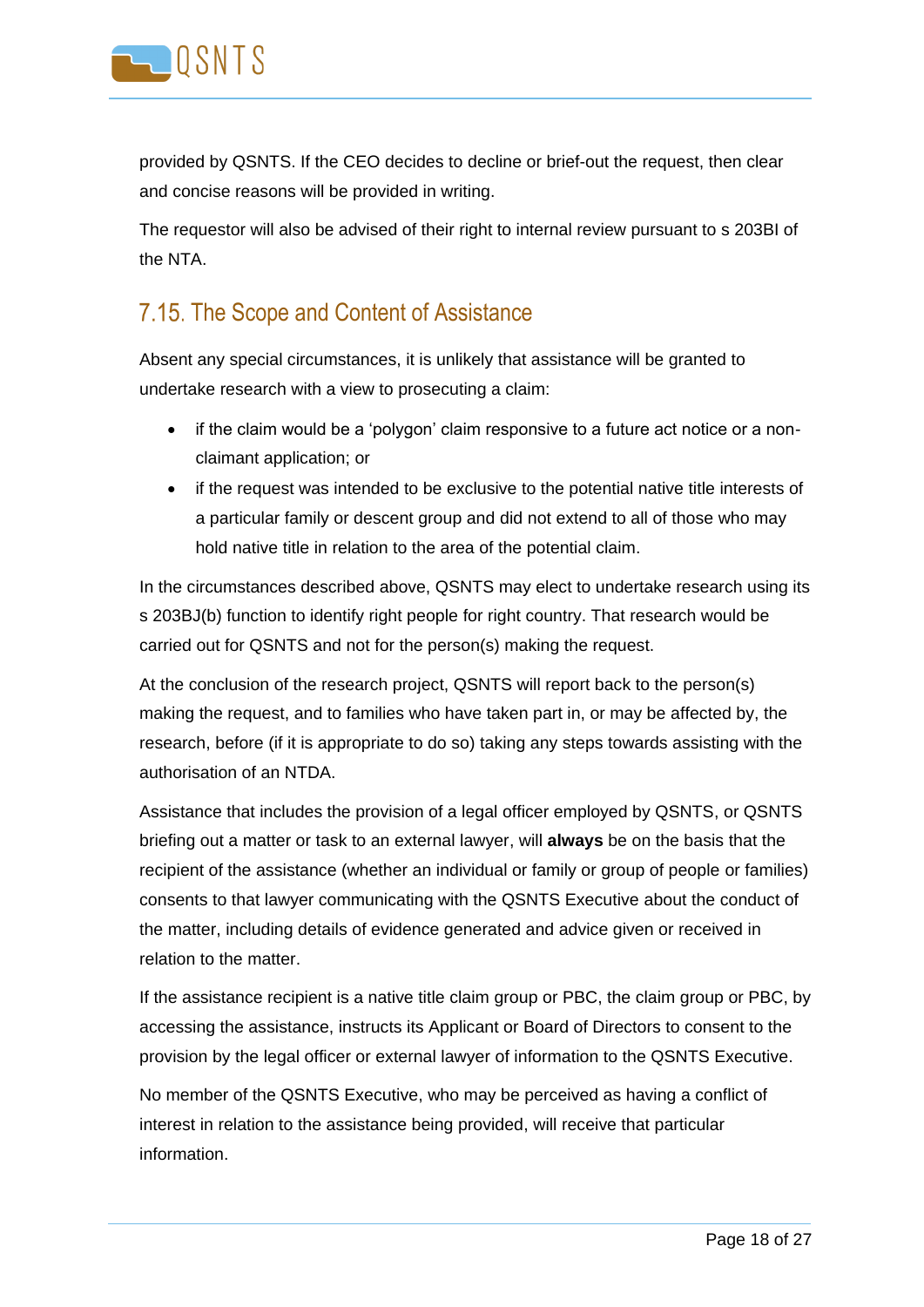

 $\overline{a}$ 

If the assistance recipient refuses to accept the advice of a legal practitioner assigned or briefed to assist them, and that advice is based on credible evidence or an established legal principle, QSNTS may cease to provide assistance. In those circumstances, the former assistance recipient will not be able to access the QSNTS Operational Budget further.

### <span id="page-18-0"></span>8. Certification Functions (s 203BE)

The law relating to the exercise of the certification function is currently uncertain due to decisions of Full Courts in *Northern Land Council v Quall<sup>27</sup>* and *McGlade v South West Aboriginal Land & Sea Aboriginal Corporation (No 2)<sup>28</sup>* .

The previous position held by QSNTS was that once an NTDA was authorised, a DPLO would provide the CEO with a certification brief. If the CEO was satisfied, the requirements under s 203BE(2) had been met, a certificate was issued.

However, the position has changed following the *Quall* decision.A Full Court of the FCA held that, in the particular circumstances of the Northern Land Council, the certification function could not be delegated by the Land Council to its CEO and rather, certification should be made by the Council, that is, the organisation itself. Quall has special leave to appeal to the High Court.

Until the outcome of the High Court hearing is known, QSNTS will not be undertaking certification functions, but will rely on the alternate procedure set out in s 24CG(3)(b) which provides for a statement made to the Registrar to the effect that the following requirements have been met:

- all reasonable efforts have been made (including by consulting all representative Aboriginal/Torres Strait Islander bodies for the area) to ensure that all persons who hold or may hold native title in relation to land or waters in the area covered by the agreement have been identified;
- all of the persons so identified have authorised the making of the agreement.

<sup>27</sup> *Northern Land Council v Quall* [\[2019\] FCAFC 77](http://www.austlii.edu.au/cgi-bin/viewdoc/au/cases/cth/FCAFC/2019/77.html) on appeal from *Quall v Northern Land Council* [\[2018\] FCA 989](http://www.austlii.edu.au/cgi-bin/viewdoc/au/cases/cth/FCA/2018/989.html) <sup>28</sup>McGlade v South West Aboriginal Land & Sea Aboriginal Corporation (No 2) [\[2019\] FCAFC 238](http://www.austlii.edu.au/cgi-bin/viewdoc/au/cases/cth/FCAFC/2019/238.html)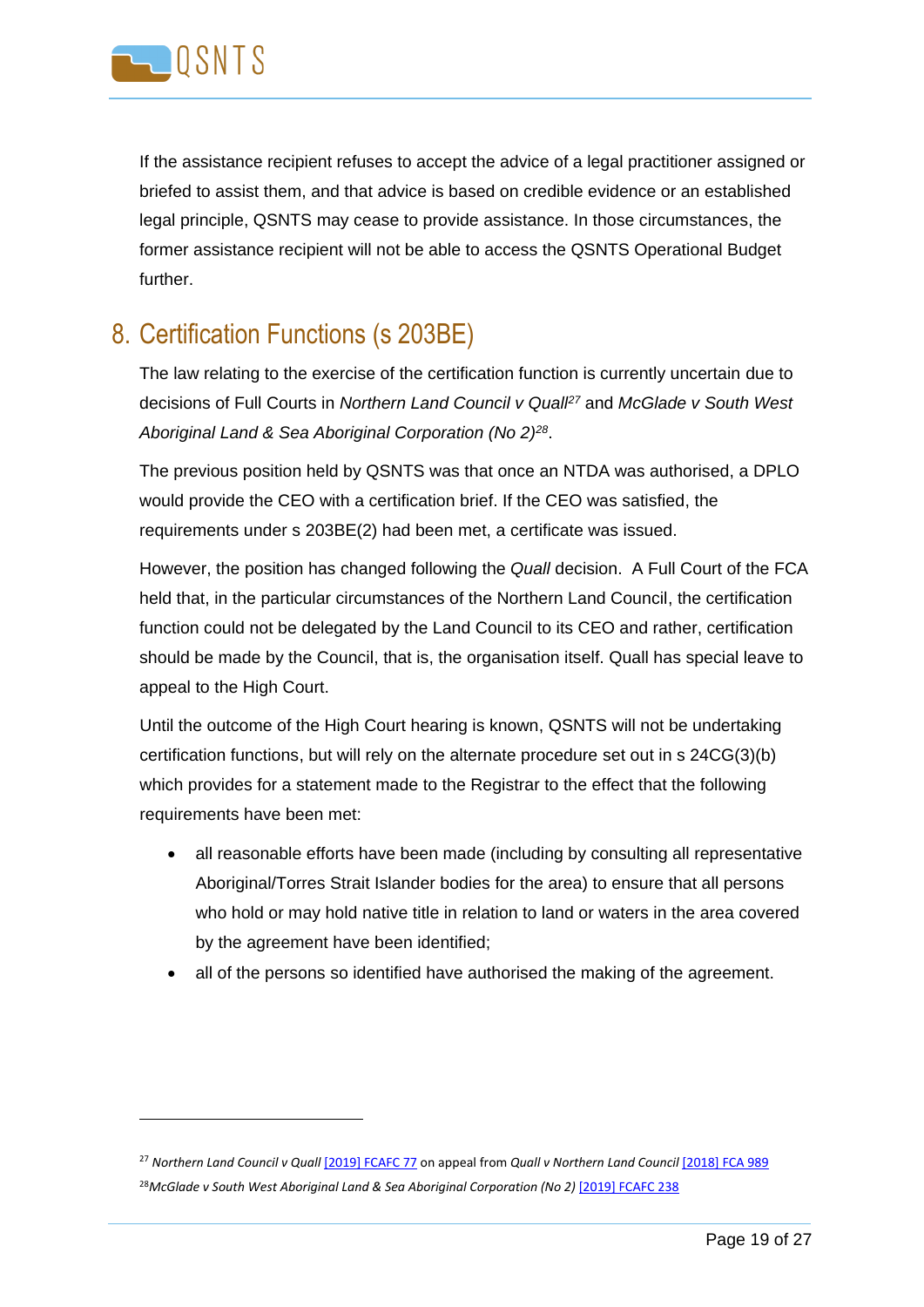

A brief of material (in effect the same as that provided to the CEO if that person was certifying) will be provided to the NNTT such that the Registrar's Delegate may be satisfied of compliance with the requirements of the legislation.

A further statement is provided to the Registrar briefly setting out the grounds on which the Registrar should be satisfied that the requirements are met.

### <span id="page-19-0"></span>9. Dispute Resolution Functions (s 203BF)

The purpose of the dispute resolution function under s 203BF is to promote the resolution of disputes and mediate between constituents<sup>29</sup> in relation to:

- (a) Making native title applications;
- (b) The conduct of consultations, mediations, negotiations or proceedings about native title applications, future acts, ILUAs, rights of access conferred under the NTA or otherwise (including funding the costs for these activities); $30$  or
- (c) Any other matter relating to native title or the operation of the NTA.

This is not a request-based function and therefore does not need to be an existing dispute before QSNTS can exercise this function.<sup>31</sup> It may also be exercised prior to any dispute actually arising.<sup>32</sup>

Where a dispute arises as a result of overlapping claims, QSNTS must make all reasonable efforts to promote agreement between the competing claim groups and to minimise the number of applications.<sup>33</sup>

The courts have indicated that the following activities constitute dispute resolution processes for the purposes of s 203BF:

(a) Engaging an anthropologist to assess competing or potentially competing native title interests over an area;<sup>34</sup>

 $29$  The dispute resolution function, when referring to "constituents", means only native title claimants and does not include respondent government parties. See NTA s 203BF(2).

<sup>&</sup>lt;sup>30</sup> Clancy on behalf of Wulli Wulli People No 2 v Queensland [2017] FCA 869 at [4] per Collier J.,

<sup>31</sup> *Wilson v South Australia (No 2)* [2016] FCA 812 at [57] per White J.

 $32$  Ibid.

<sup>33</sup> *Budby v State of Queensland*, as above n 6 at [26] per Mansfield J.

<sup>34</sup> *Budby on behalf of the Barada Barna People v State of Queensland* [2013] FCAFC 149 at [27] per Mansfield and Jagot JJ.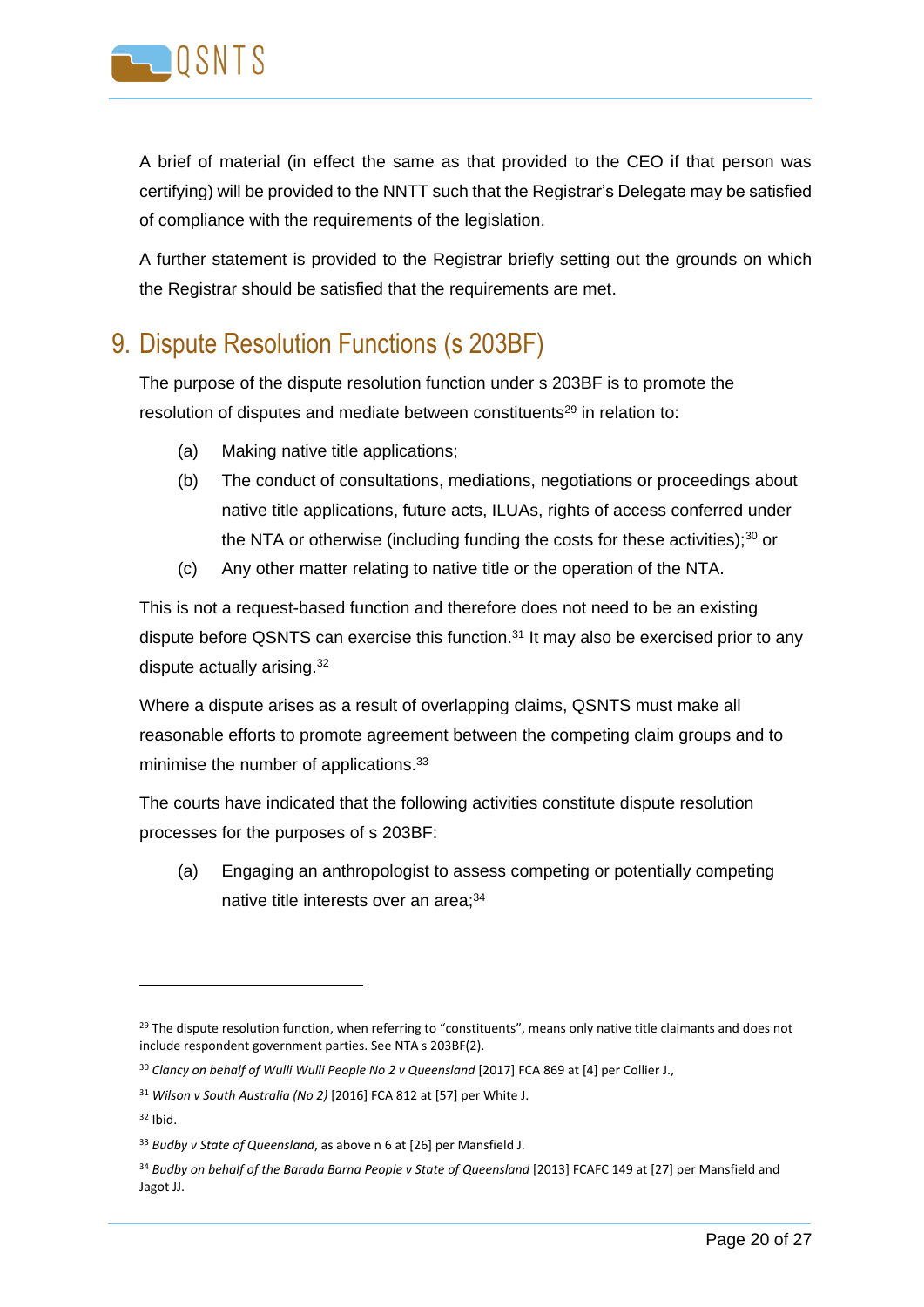

- (b) Facilitating a meeting or mediation between constituents even where QSNTS does not represent the claim (but had received various complaints about the claim's conduct);<sup>35</sup> This includes where the NTRB's lawyers have been replaced as solicitors on record for the native title proceeding;<sup>36</sup>
- (c) Engaging senior counsel to provide advice;<sup>37</sup> or
- (d) Employing the dispute resolution functions of the NNTT.

### <span id="page-20-0"></span>10. Notification Functions (s 203BG)

Notification functions relate mainly to future act and other notices which governments and corporations are required to issue for proposed acts which may impact native title.

A representative body must ensure, as far as reasonably practicable, that notices given to it in relation to land or waters wholly or partly within the area for which it represents, are brought to the attention of any person that the representative body is aware of who holds, or may hold, native title.

The NTRB must make its best endeavours to perform its functions in a timely manner and give notice of the relevant time limits under the NTA or another law of the Commonwealth, a state or a territory.

### <span id="page-20-1"></span>11. Agreement-Making Function (s 203BH)

#### <span id="page-20-2"></span>11.1. Overview

Under s 203BH of the NTA, representative bodies including QSNTS have an agreementmaking function, which is to be party to ILUAs. A representative body must, as far as practicable, having regard to the matters proposed to be covered by the agreement, consult with, and have regard to the interests of, persons who hold or may hold native title in relation to land or waters in that area.

As a general policy, QSNTS will not exercise the s 203BH function unless special circumstances exist [see 11.2].

<sup>&</sup>lt;sup>35</sup> Edwards on behalf of the Wongkumara People v State of Queensland [2014] FCA 282 at [7] and [23] per Reeves J.

<sup>36</sup> *Gomeroi People v Attorney General of New South Wales* [2017] FCA 1464 at [104] per Rangiah J.

<sup>37</sup> *Re Lake Torrens Overlap Proceedings* [2015] FCA 519 at [24] per Mansfield J.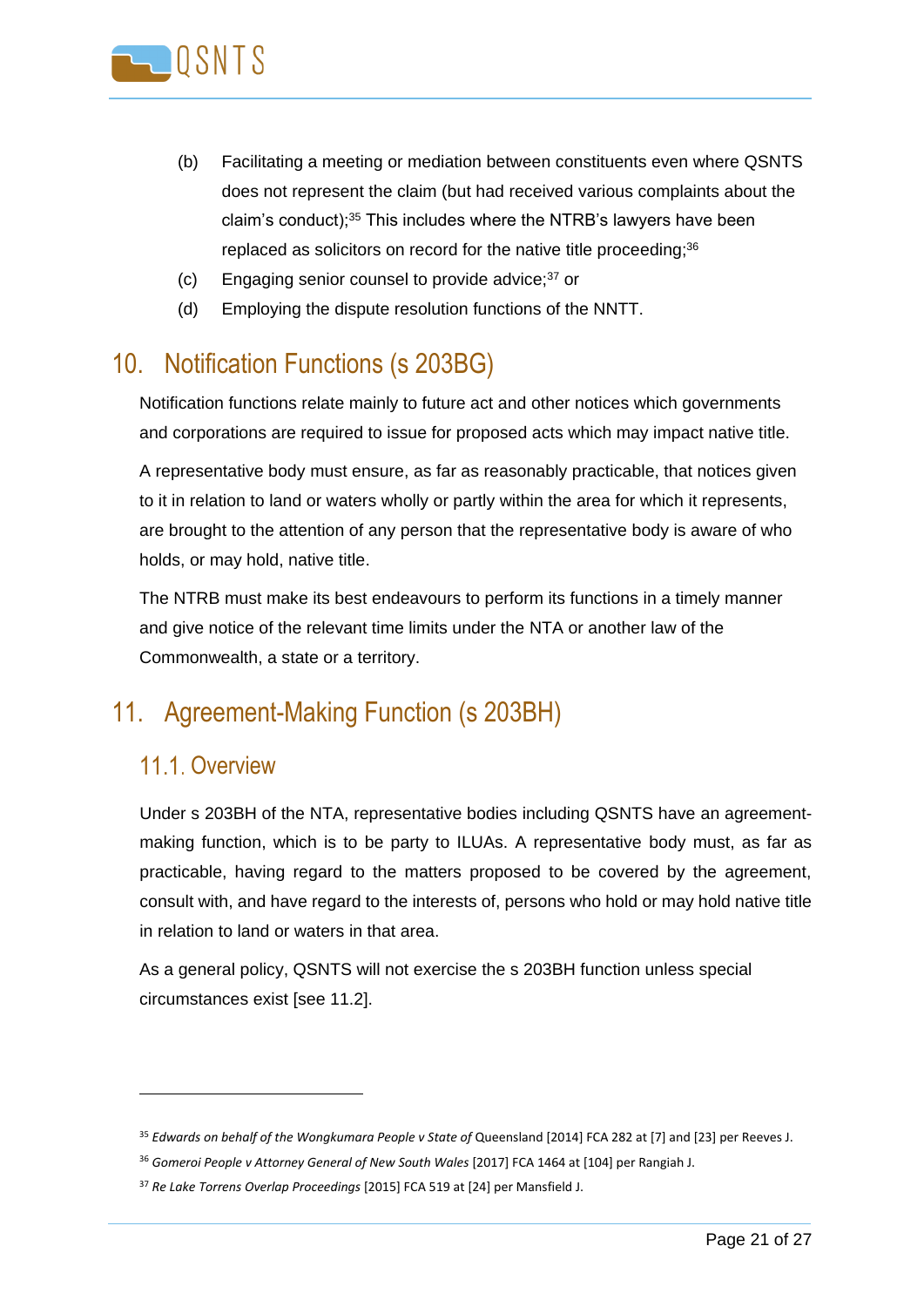

#### <span id="page-21-0"></span>11.2. Decision-Making in Relation to the Exercise of s 203BH Function

In considering whether to exercise its s 203BH function, QSNTS may consider whether:

- The ILUA is post-determination;
- The ILUA is contemplated by the determination:
- The ILUA is an Area Agreement; and
- The ILUA is one which the RNTBC cannot be a party to in its entirety because of non-claimed parts within the external boundary of a determination.

When making a recommendation to the Board on whether to exercise the function:

- (a) The solicitor on the record (or, if there is no claim, the PLO) will provide a rationale to the Executive explaining the background to the ILUA and the necessity for QSNTS to become a party to the ILUA;
- (b) The Executive will make a recommendation to the Board; and
- (c) The Board will consider the rationale and the Executive's recommendation and resolve to either enter into the ILUA or not enter into the ILUA.

Before reaching a decision, the Board may request further information from the Executive.

Decisions arising from requests to the organisation to exercise this function will be reported in the QSNTS Annual Report.

### <span id="page-21-1"></span>12. Internal Review Functions (s 203BI)

#### <span id="page-21-2"></span>12.1. Overview

Section 203BI of the NTA requires that a representative body provide and publicise a process for registered native title bodies corporate, native title holders and persons who may hold native title, to seek internal review of decisions made, and actions taken by, that representative body in the performance of its functions and exercise of its powers. Please refer to **Appendix B** for The QSNTS Internal Review Process flowchart, which is also available on the QSNTS website.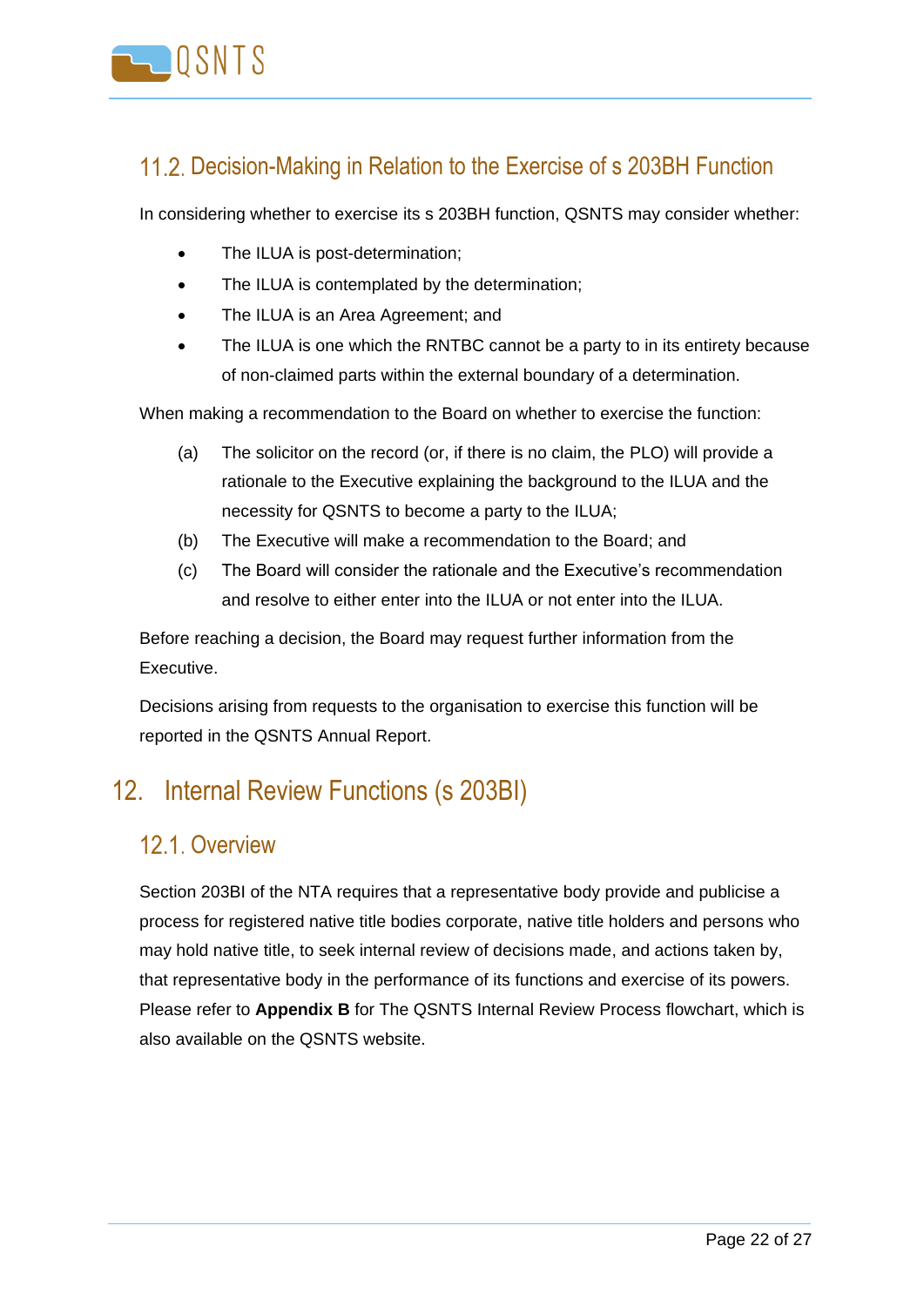

The types of reviewable matters under s 203BI include:<sup>38</sup>

- a decision of QSNTS not to provide assistance under its facilitation and assistance functions; and
- the exercise of its other functions where it affects an eligible person (such as directors of a PBC, native title holders and those who may hold native title).

Administrative decision-makers, including QSNTS, have a duty to accord procedural fairness to those affected by their decisions where there is an absence of a clear, contrary legislative intention.<sup>39</sup> QSNTS aims to uphold the principles of procedural fairness while conducting an internal review under s 203BI.

#### <span id="page-22-0"></span>12.2 Internal Review Process

The QSNTS internal review process is as follows:

- (a) Once a request has been made for internal review, the request must be acknowledged within seven (7) days.
- (b) An internal reviewer (a lawyer who was not involved in the decision or otherwise not conflicted in conducting the review) shall be appointed to undertake the review.
- (c) The reviewer will consider all relevant material and, within 28 days of the acknowledgement letter, will:
	- i. affirm the decision; or
	- ii. advise that the decision should be varied; and
	- iii. notify the CEO in writing of their decision, and the reasons for this.
- (d) The CEO will notify the requestor of the outcome of the review within seven (7) days of having received the reviewer's decision.
- (e) If the person seeking the review requests, a representative of QSNTS will meet with the requestor to explain the decision. This is not an opportunity for further review of the decision.

<sup>&</sup>lt;sup>38</sup> NB: Complaints about QSNTS' staff conduct are not a reviewable matter under s 203BI and are instead covered by separate QSNTS policies and procedures.

<sup>39</sup> See *Minister for Immigration and Border Protection v WZARH* [2015] HCA 40.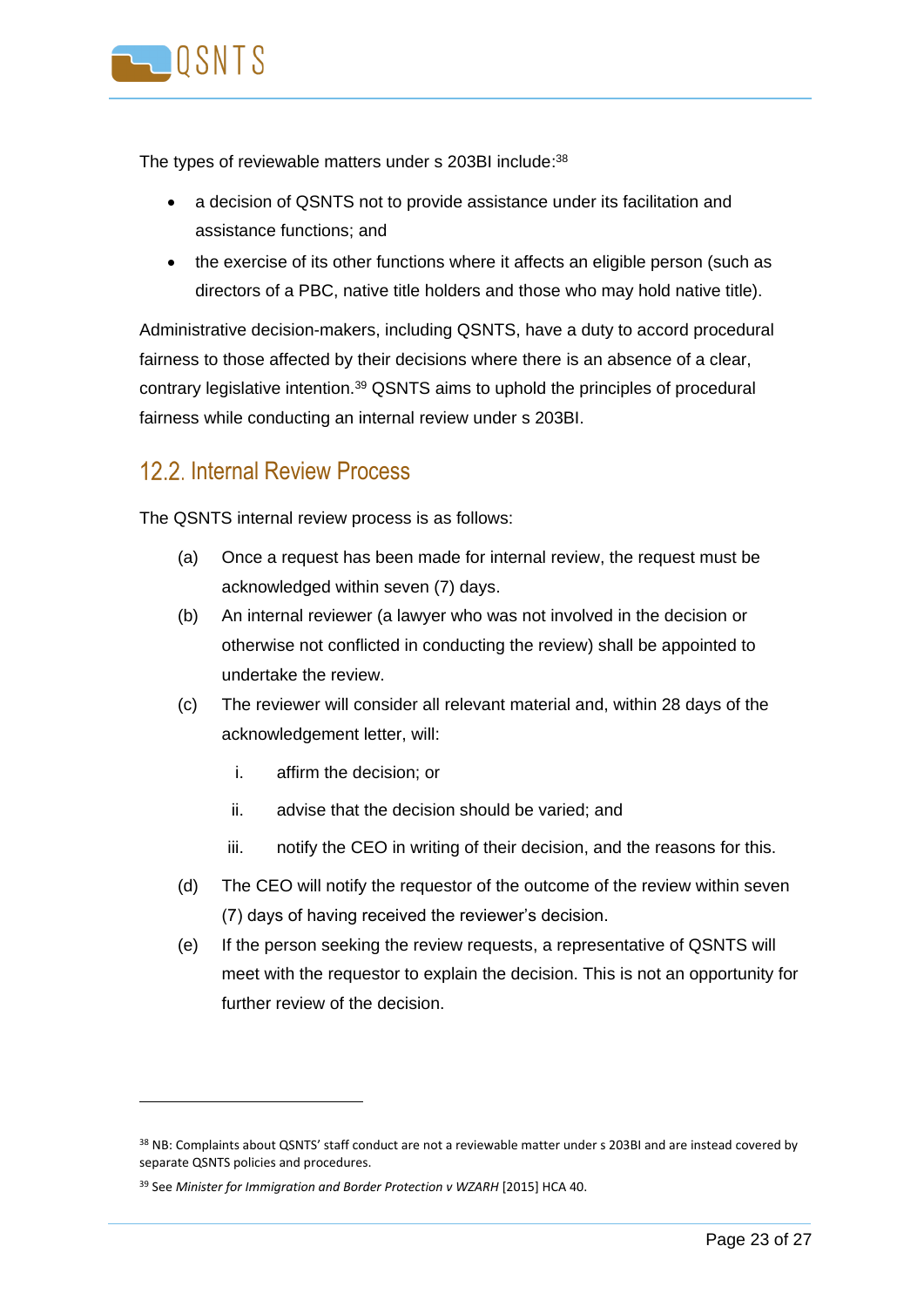

(f) If the person affected by the decision does not accept the outcome of the internal review, they may seek an external review of the decision under s 203FBA of the NTA.

#### <span id="page-23-0"></span>12.3. QSNTS Internal and External Review Register

The Executive Assistant to the CEO maintains a register of requests made under s 203BI and the outcomes of those requests.

### <span id="page-23-1"></span>13. Other Functions (s 203BJ)

Section 203BJ of the NTA contains a number of diverse functions which generally support the performance of the other mandated functions in the NTA and may be exercised without a request for assistance. In addition to the functions referred to in sections 203BB to 203BI, a representative body must:

- (a) as far as is reasonably practicable, enter into written arrangements with other representative bodies so that the representative body can exercise its facilitation and assistance functions in relation to a matter of a kind referred to in paragraph 203BD(a) or (b); and
- (b) as far as is reasonably practicable, identify persons who may hold native title in the area for which the body is the representative body; and
- (c) as far as is reasonably practicable, take such action as the body considers appropriate to promote understanding, among Aboriginal people and Torres Strait Islanders living in the area, about matters relevant to the operation of this Act; and
- (d) as far as is reasonably practicable, inform such of the following as the representative body knows are, in relation to the area:
	- i. registered native title bodies corporate;
	- ii. native title holders;
	- iii. persons who may hold native title;

of any matter that the representative body considers may relate to, or may have an impact upon, native title in the area; and

(e) whenever the body considers it necessary in the performance of its functions, consult with Aboriginal or Torres Strait Islander communities that might be affected by the matters with which the body is dealing; and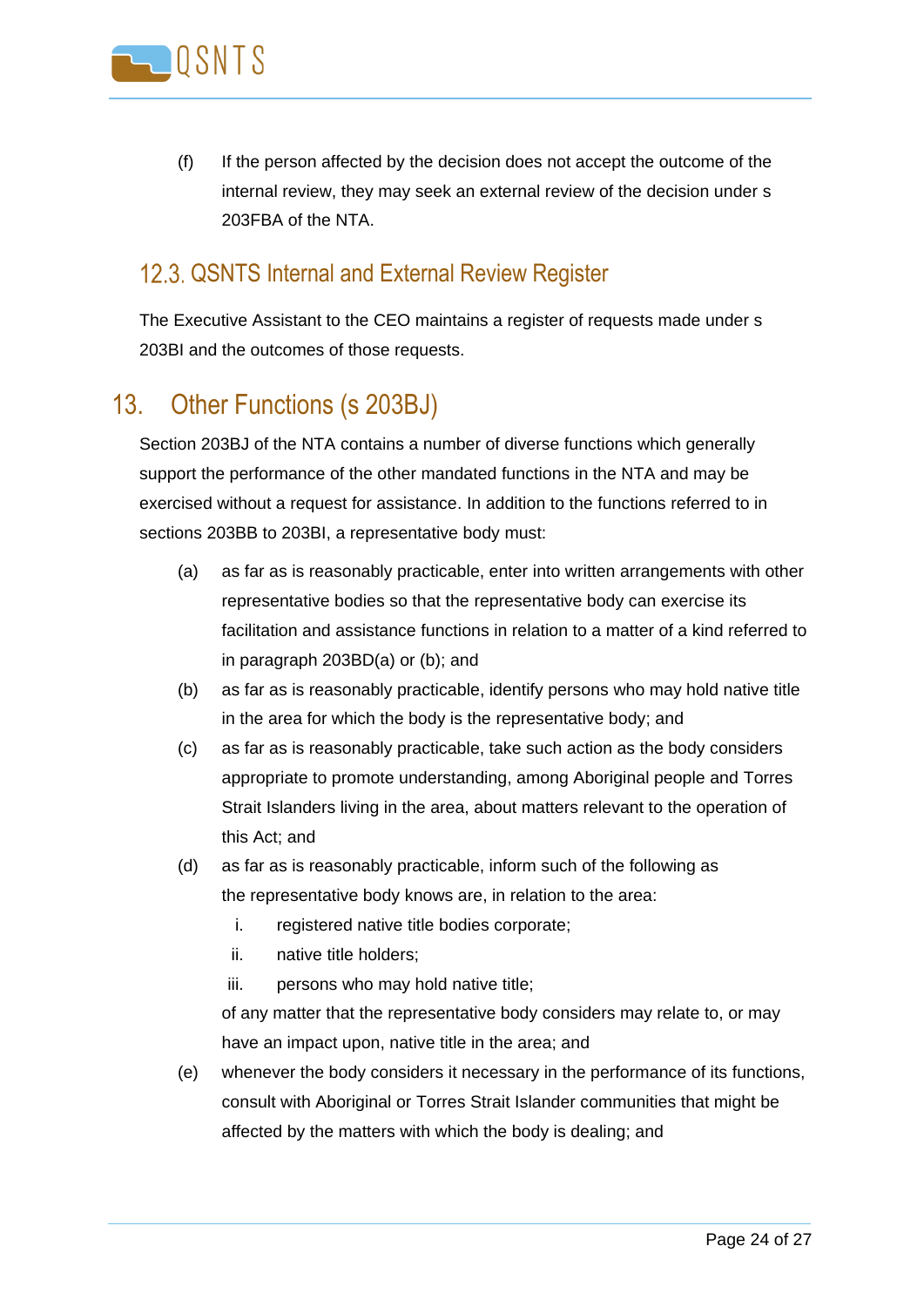

(f) as far as is reasonably practicable, co-operate with other representative bodies for the purpose of promoting the effective and efficient exercise of the functions and powers of representative bodies.

Of these functions, QSNTS most often exercises the s 203BJ(b) function as the basis to conduct research into areas where there is no extant native title determination application or in circumstances where there are assertions that the claim group description for an active NTDA is defective.

The remaining functions are largely self-explanatory and are invoked on an 'as needed' basis.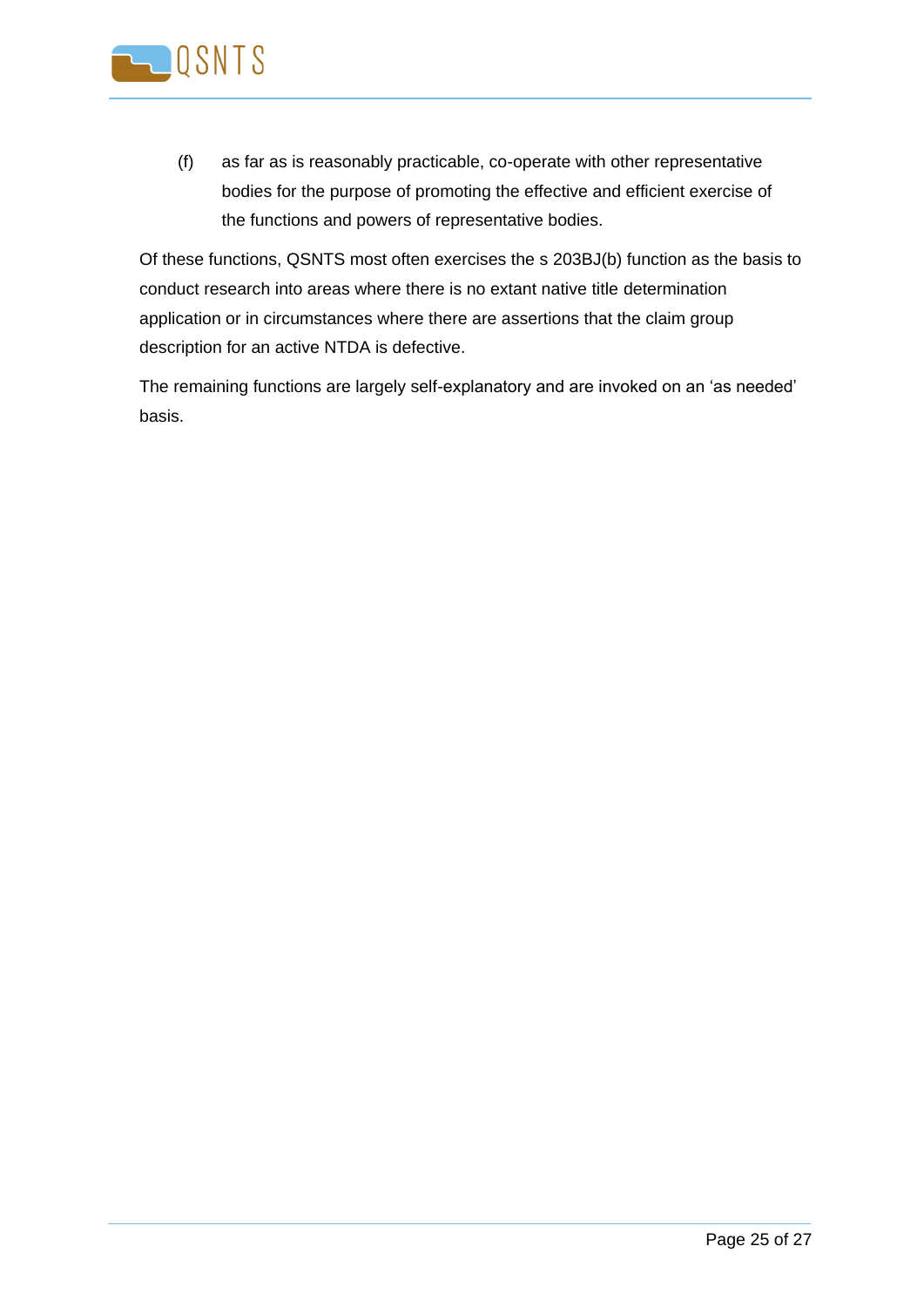

## <span id="page-25-0"></span>Appendix A: QSNTS Facilitation and Assistance Requests Process

|                                   | A Facilitation and Assistance Request Form is completed<br>and sent to QSNTS by post, e-mail or in person.                                                                                                                                             |                                                                                                                                                                       |  |
|-----------------------------------|--------------------------------------------------------------------------------------------------------------------------------------------------------------------------------------------------------------------------------------------------------|-----------------------------------------------------------------------------------------------------------------------------------------------------------------------|--|
| <b>Request for</b>                | The request for assistance is acknowledged in writing by QSNTS, and<br>a timeframe is provided for a decision to be made.                                                                                                                              |                                                                                                                                                                       |  |
| assistance                        | QSNTS can only perform its s 203BB facilitation and assistance<br>functions:<br>When asked to do so;<br>Within its region of responsibility; and<br>Within the scope of its statutory functions.<br>$\bullet$                                          |                                                                                                                                                                       |  |
|                                   | The CEO will consider and prioritise each request for assistance*.                                                                                                                                                                                     |                                                                                                                                                                       |  |
| <b>Assessment</b><br>of request   | Generally, requests that relate to matters or issues that are not<br>already part of the QSNTS Operational Plan will require a separate<br>funding application to the National Indigenous Advancement Agency<br>$(NIAA)$ *                             |                                                                                                                                                                       |  |
|                                   | The person(s) requesting assistance will be informed<br>in writing of the CEO's decision:                                                                                                                                                              |                                                                                                                                                                       |  |
| <b>Outcome of</b><br>request      | If the CEO accepts the<br>request, the requestor will be<br>informed of the terms and<br>conditions (if any) of the<br>assistance to be provided.                                                                                                      | If the CEO declines or briefs<br>out the request, clear reasons<br>for this are provided. The<br>requestor is entitled to seek an<br>internal review of the decision. |  |
| <b>Provision of</b><br>assistance | Assistance that involves the allocation of a lawyer (employed by<br>QSNTS or otherwise) is provided on the basis that the person(s)<br>receiving assistance consents to that lawyer communicating with the<br><b>QSNTS Executive about the matter.</b> |                                                                                                                                                                       |  |
|                                   | No member of the QSNTS Executive who has (or could be perceived<br>as having) a conflict of interest will receive information about the<br>matter.                                                                                                     |                                                                                                                                                                       |  |

*\** The criteria applied to assessing requests for assistance is outlined in *QSNTS's Policies and Procedures Relating to Performance of Functions under Part 11, Division 3* Native Title Act 1993 *(Cth)*.